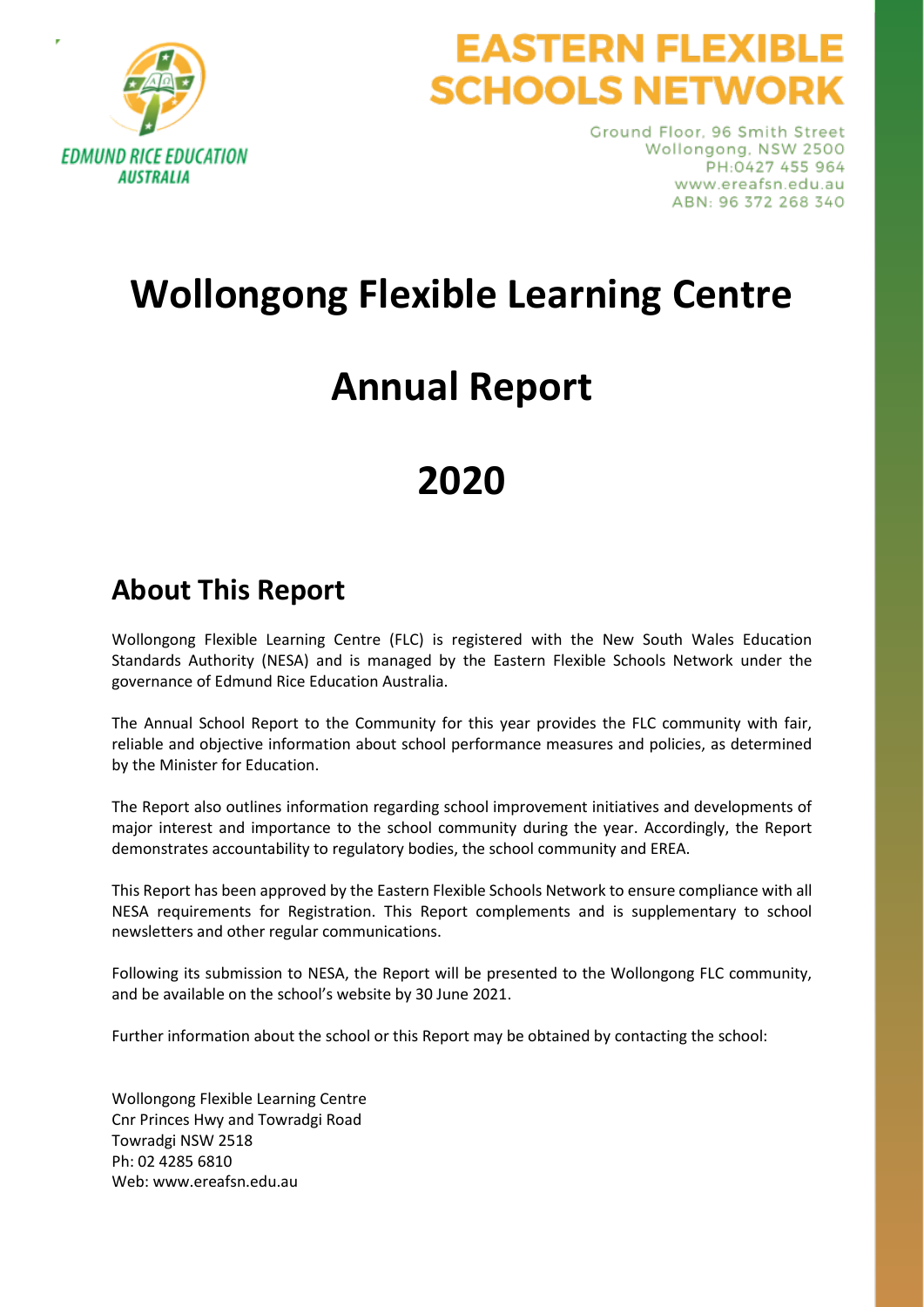## **Message from Key School Bodies**

#### **Head of Campus Message**

Wollongong Flexible Learning Centre has continued to grow in the last 7 years of its existence. We have young people accessing our main campus in Towradgi on a regular basis. We have built some good connections with different Youth Organisations and services around the area.

We now engage with young people from two separate local government areas, and two distinct Indigenous language groups – the Tharawal and the Yuin people. This has challenged and inspired staff to learn new ways of being with our young people, incorporating cultural perspectives more authentically into our teaching programs, our daily rituals and routines and all of our professional practices. The input of local elders in the area has been highly valued by staff.

The growth of our school has presented challenges too in developing and maintaining a sense of connection and community. The community has responded to this challenge by expanding our outdoor adventure-based learning programs. Young people have been actively engaged in our electives of 'Basketball @ the Snakepit', 'Project Warrior' and futsal and beach walks.

The main hall underwent significant renovation, and a permanent wall was placed to divide the hall into two separate and distinct classrooms. New furniture was also purchased to furnish the two rooms. Moreover, the outdoor pergola area has seen the addition of new furniture which is also used as a community space for meetings. Other improvements include purchase of ICT Equipment and television to enhance the learning spaces and make it more accessible for the young people. These contributed to a more productive workplace.

Our sister Flexi School in St Mary's provides a terrific opportunity for staff collaboration and professional development, and rich sharing of ideas. Professional learning focused on developing integrated units of work that respond to the wellbeing needs of our young people. Units of work are engaging and meaningful for young people, utilising best practice in trauma informed educational strategies from Berry Street Education Modules and project-based learning.

The pandemic provided a new experience for staff and young people alike as they embraced online learning or learning from home which was challenging. The subsequent return to school after an extended period away also posed mental health and other challenges for many of our young people.

The Flexible Learning Centre employed a full time Transition Support Worker with the aim of supporting our vulnerable young people meet their needs and gain the employability skills to successfully transition to future pathways. There was an increase in the number of short courses offered to young people as well as numerous work experience opportunities.

The class groups in consultation with the local indigenous elders and the community adopted class names in the local languages.

## **School Context**

#### **Introduction**

Wollongong Flexible Learning Centre (FLC) is a part of Edmund Rice Education Australia(EREA) and is conducted in accordance with EREA's Flexible Schools Networks philosophy and principles.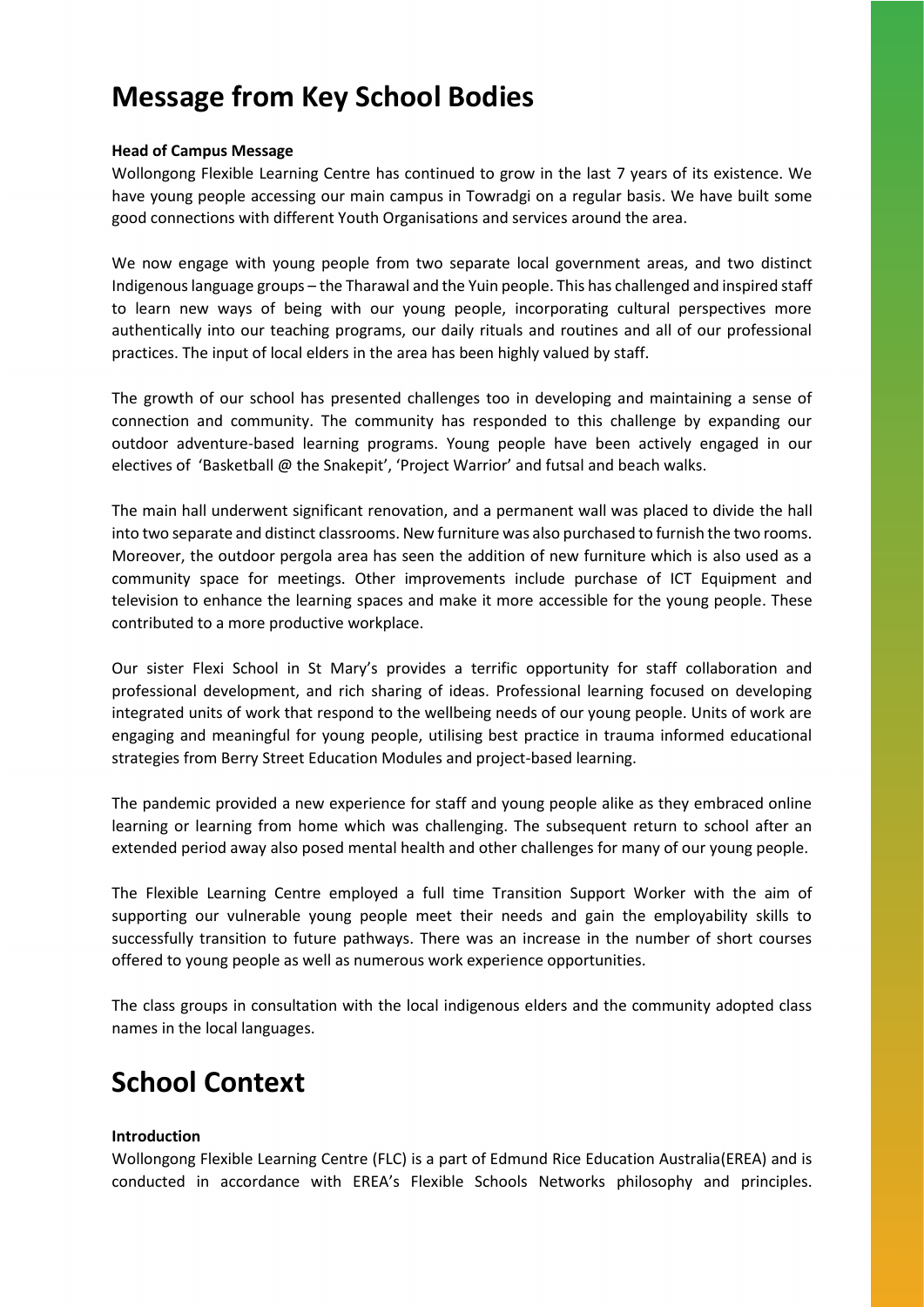Wollongong FLC commenced operation as a registered Non-Government School in 2013 and is part of a national association (EREA) of fifty-three schools, which includes twenty Flexible Learning Centres.

The philosophy of the Wollongong FLC draws on the spirit and vision of Edmund Rice Education Australia and is grounded in the Edmund Rice Education Australia Charter document (see [www.erea.edu.au\)](http://www.erea.edu.au/). The document has a clear commitment to social justice, inclusive communities, liberating education and gospel spirituality, and stands in solidarity with disenfranchised young people of all social, cultural and religious backgrounds. The philosophy also has a practical focus, based in the application of four core principles of "Respect" (for self, others and environment), "Safe and Legal" environment, "Participation" (have a go) and "Honesty" (being fair dinkum) among all participants of the Wollongong FLC. This is evident in the ways the organisational culture and practices are shaped through the application of these principles. In essence, the principles establish a "common ground" among staff, young people and parents, a collective forum, where the means to resolve conflict, negotiate learning, recognise rights, responsibilities and consequences are modelled and explored, both within the group, and individually and as members of the broader community.

The 2008 Melbourne Declaration on the Education Goals for Young Australians states that

"Australian Governments commit to working with all school sectors to

- Close the gap for young indigenous Australians
- Provide targeted support to disadvantaged students
- Focus on school improvement in low socioeconomic areas"

Wollongong FLC works with young people who are vulnerable and experience a complexity of interrelated needs. Participation and retention are key elements in the philosophy of Wollongong FLC, and the development of moral reasoning through the application of the four principles prepares young people for responsible citizenship. The learning experiences also build self-confidence and esteem in young people, promote an optimistic view of their potentialities and future, and assist them to develop the knowledge, skills and attitudes necessary to enjoy a healthy and fulfilling life.

Wollongong FLC offers an inclusive and non-discriminating learning community to young people, who for a variety of reasons, are disenfranchised from mainstream education. Young people are enrolled from both genders, from a variety of language, cultural and religious backgrounds, with particular sensitivity to Indigenous culture, and from backgrounds of socio-economic disadvantage. Young people are exposed to learning experiences that develop understanding and appreciation of the diverse cultural values that constitute Australian society. Importantly young people are encouraged to participate in the decision-making processes that affect the school community, their own lives and the society in which they live. Learning choices are focused on the individual needs of young people and progress is carefully documented and monitored. Young people, in conjunction with their teachers and youth workers, draft learning plans with articulated education pathways.

#### **Contextual Information about the School**

Wollongong Flexible Learning Centre provides educational alternatives to young people in the Wollongong and Shellharbour local government areas. With its campus located in Towradgi, north of Wollongong, daily bus runs collect young people from the neighbouring Shellharbour LGA, and Albion Park, about 20km south of the campus. All of these locations contain pockets of extreme disadvantage characterised by long-term generational unemployment, high levels of contact with the justice system and contact with Family and Community Services, drug and alcohol dependency and low levels of educational achievement. The table below illustrates the complex issues facing the families of young people who attend Wollongong Flexible Learning Centre.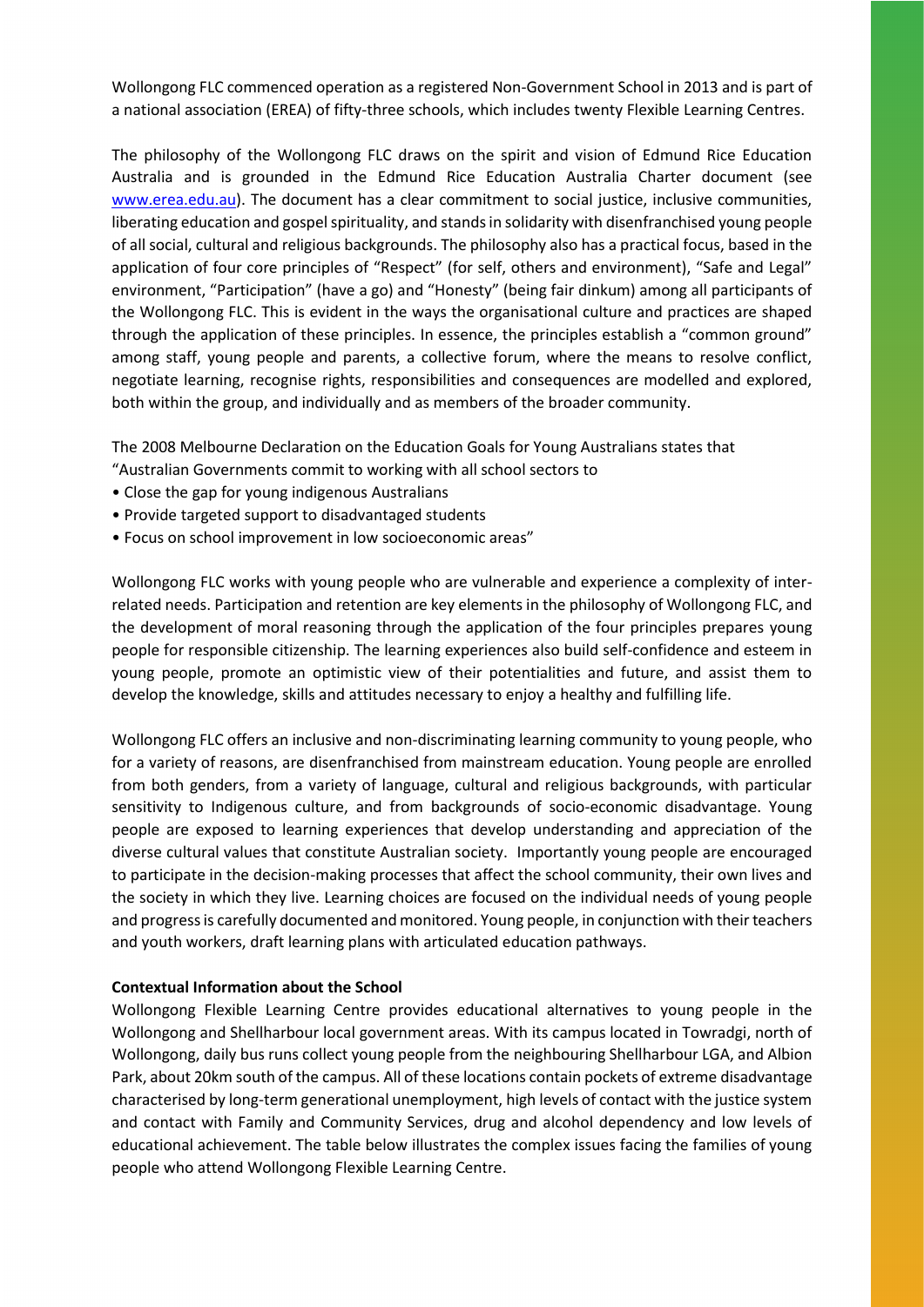| <b>Indicators of Disadvantage</b>                                                                | Wollongong | Shellharbour |
|--------------------------------------------------------------------------------------------------|------------|--------------|
| Criminal Convictions per 1000 pop'n                                                              | 175        | 110          |
| Disability Support per 1000 pop'n                                                                | 115        | 71           |
| Domestic Violence per 1000 pop'n                                                                 | 140        | 103          |
| Housing stress per 1000 pop'n                                                                    | 231        | 226          |
| Juvenile Convictions per 1000 pop'n                                                              | 167        | 121          |
| Long term unemployed per 1000 pop'n                                                              | 131        | 75           |
| Low family income per 1000 pop'n                                                                 | 259        | 99           |
| Prison admissions per 1000 pop'n                                                                 | 163        | 91           |
| Psychiatric Admissions per 1000 pop'n                                                            | 75         | 55           |
| Readiness Schooling per 1000 pop'n                                                               | 267        | 95           |
| Rent Assistance per 1000 pop'n                                                                   | 168        | 53           |
| Unemployed per 1000 pop'n                                                                        | 172        | 106          |
| Y3 Numeracy not 'at or above national minimum<br>standards' NAPLAN testing in each counting area | 271        | 77           |
| Y3 Reading not 'at or above national minimum<br>standards' NAPLAN testing in each counting area  | 338        | 116          |
| Y9 Numeracy not 'at or above national minimum<br>standards' NAPLAN testing in each counting area | 238        | 173          |
| Y9 Reading not 'at or above national minimum<br>standards' NAPLAN testing in each counting area  | 229        | 141          |
| Young adults (17 to 24) not engaged in full time work<br>or study in each counting area          | 265        | 133          |

Data from Jesuit Social Services *Dropping Off the Edge 2015* [\(http://www.dote.org.au/map\)](http://www.dote.org.au/map)

## *EREA Flexible Schools*

EREA Flexible Schools seek to respond to the needs of young people disenfranchised and disengaged from education. Our schools provide a place and an opportunity to re-engage in a suitable, flexible learning environment.

Our schools seek to build honest and authentic relationships with young people, their families and communities, supporting and celebrating the uniqueness and dignity of each person.

EREA Flexible Schools are guided by the vision of Edmund Rice about the empowering service of education, to achieve personal and community liberation through educational experiences that enable transformation.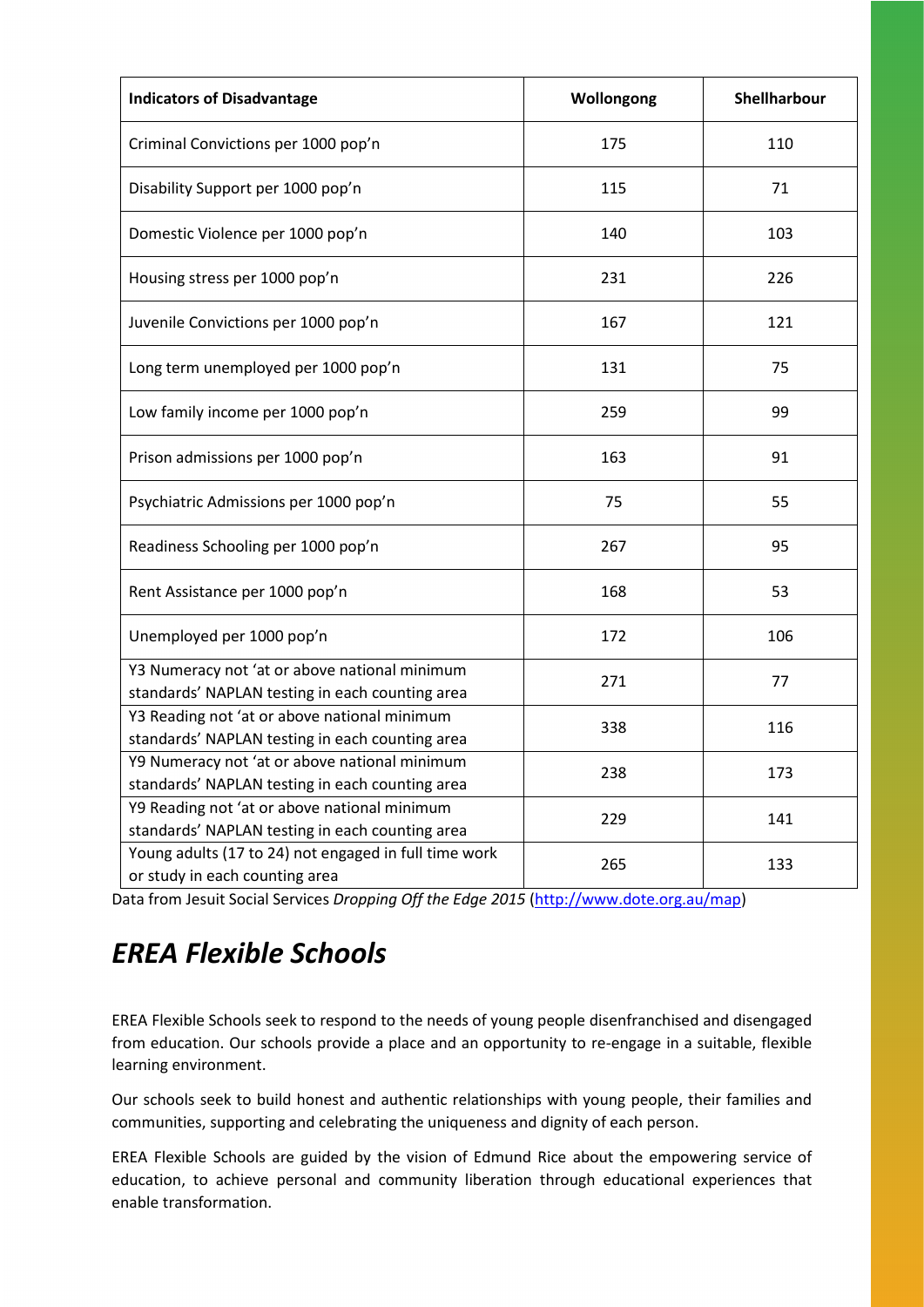## **Enrolment Policy**

#### **Introduction**

EREA Flexible Learning Centre's offer an inclusive specialist secondary school setting for young people who are disengaged or are at imminent risk of disengaging from mainstream education. Where a young person has been identified as being particularly vulnerable, extra measures will be taken as required in order to support their positive engagement in the school community.

#### **Purpose**

The purpose of this policy is to describe the parameters in which young people may enrol at an EREA Flexible Learning Centres. This policy complies with all applicable State and Commonwealth laws.

#### **Policy**

Flexible Learning Centres accept enrolments from young people of all genders, language, cultural, ethnic and religious backgrounds, with particular sensitivity to Aboriginal culture and young people from backgrounds of socio-economic disadvantage.

The young people who enrol at Flexible Learning Centres have typically experienced one or more significant and complex educational, social, developmental, psychological, health, legal or familial situations that necessitate numerous educational adjustments to enable meaningful learning to occur. Often, these young people are residing in out of home care, are involved with juvenile justice, are young parents, experience significant physical or mental health concerns or illicit substance dependence, or may be adversely affected by homelessness, poverty, or refugee experiences. EREA Flexible Learning Centre's are able to enrol and support young people between the ages of 12 and 18.

#### **Responsibilities**

It shall be the responsibility of the **Principal** (or a delegated authority) to implement this policy and to monitor its performance.

It is the responsibility of **Head of Campus** to ensure that:

- They are familiar with this policy; and
- They ensure all relevant staff are aware of, understand and apply this policy when appropriate.

#### **Procedures for Flexible Learning Centres**

#### *Definitions*

In order to enrol at an EREA Flexible Learning Centre, a young person and their legal guardian will both demonstrate an understanding of the specialist nature of the school and provide consent to the enrolment. The young person must also be deemed to be disengaged or at risk of disengaging from other secondary education settings, as indicated by factors such as:

- prolonged non-attendance or very low attendance;
- expulsion or repeated suspensions;
- recent incarceration; and
- failure to transition from primary to secondary school.

Enrolment meetings are held in order to assess a young person's needs and educational aspirations in the light of the above criteria, and to assess the Flexible Learning Centre's current capacity to meet those needs. The young person's right to study will be confirmed at the point of enrolment.

#### **Consent and decision-making responsibilities to enrol a young person**

In determining who is responsible for making specific decisions relating to enrolment for a young person, the Principal or relevant staff member should consider the following people are responsible to consent for the young person to enrol: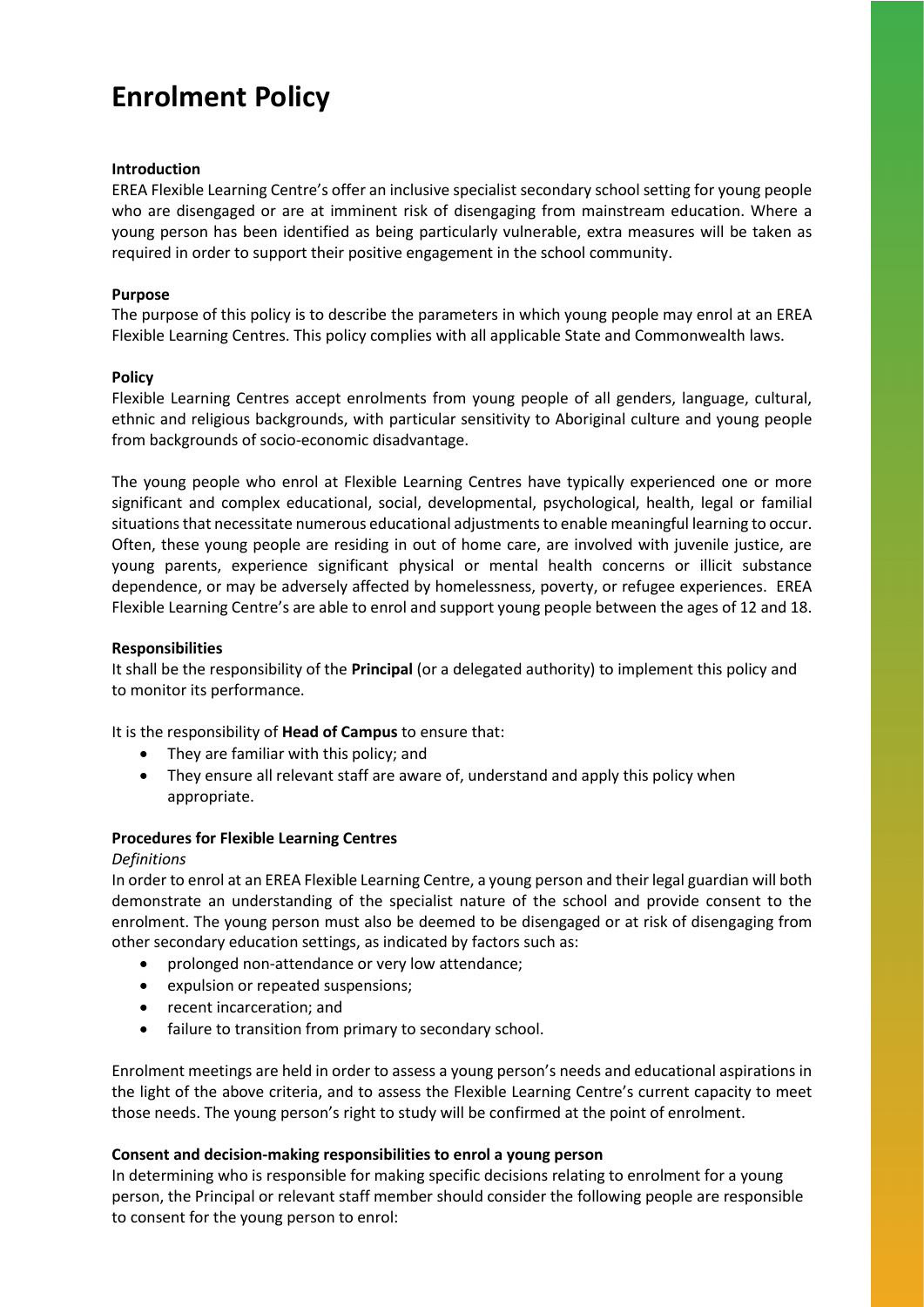-Persons with parental responsibility for a 'major long-term issue'

-Persons with guardianship

-Persons allocated this responsibility pursuant to a Court Order or Parenting Plan.

-Persons who are carers under an informal Carer Statutory Declaration

| Consent                                      | A signature of                                   |
|----------------------------------------------|--------------------------------------------------|
|                                              | -A young person, if they're an adult or deemed   |
|                                              | a mature minor.                                  |
|                                              | -A young person, if they're 15 and living        |
|                                              | independently.                                   |
|                                              |                                                  |
|                                              | -A parent as defined in the family law act 1975  |
|                                              | *note that in the absence of a court order,      |
|                                              | each parent of a child who is not 18 has equal   |
|                                              | parenting responsibility.                        |
|                                              | -An informal carer, with a statutory             |
|                                              | declaration.                                     |
| Student identification: name, birth date and | If the young person is Australian born, a birth  |
| address                                      | certificate or equivalent.                       |
|                                              | If the young person is non Australian born, a    |
|                                              | passport or travel document such as a visa or    |
|                                              | Immicard.                                        |
| Parent/guardian/informal carer details       | Name and contact details of parent/guardian/     |
|                                              | informal carer if applicable.                    |
| Emergency telephone numbers                  | Name and contact details of who to contact in    |
|                                              | an emergency                                     |
| Date of enrolment                            | Date of enrolment at the FLC                     |
| <b>Educational History</b>                   | Date of exit from previous school, and any       |
|                                              | relevant information from previous education     |
|                                              | and year level.                                  |
| <b>Medical history</b>                       | Details of medical or other social, emotional or |
|                                              | behavioural conditions for which the child may   |
|                                              | need special assistance or adjustments to        |
|                                              | participate safety and fully in the learning     |
|                                              | program.                                         |

| Summary table of information collected at enrolment |
|-----------------------------------------------------|
|-----------------------------------------------------|

The above information is gathered through the young person enrolment pack. Original hard copies of student enrolment forms and supporting documentation are stored on site in a locked filing cabinet.

#### **Year Levels**

As many of the young people who enroll have gaps in their education, our classes are based on ability, and not age. During the enrolment an induction process, previous school records and initial testing (such as BKSB) is used to make a determination regarding the approximate year level of each young person.

#### **Review**

This policy will be reviewed an updated on an annual basis, or as major changes arise.

## **Operation by Principle and Common Ground – (Actions taken by the school to promote respect and responsibility)**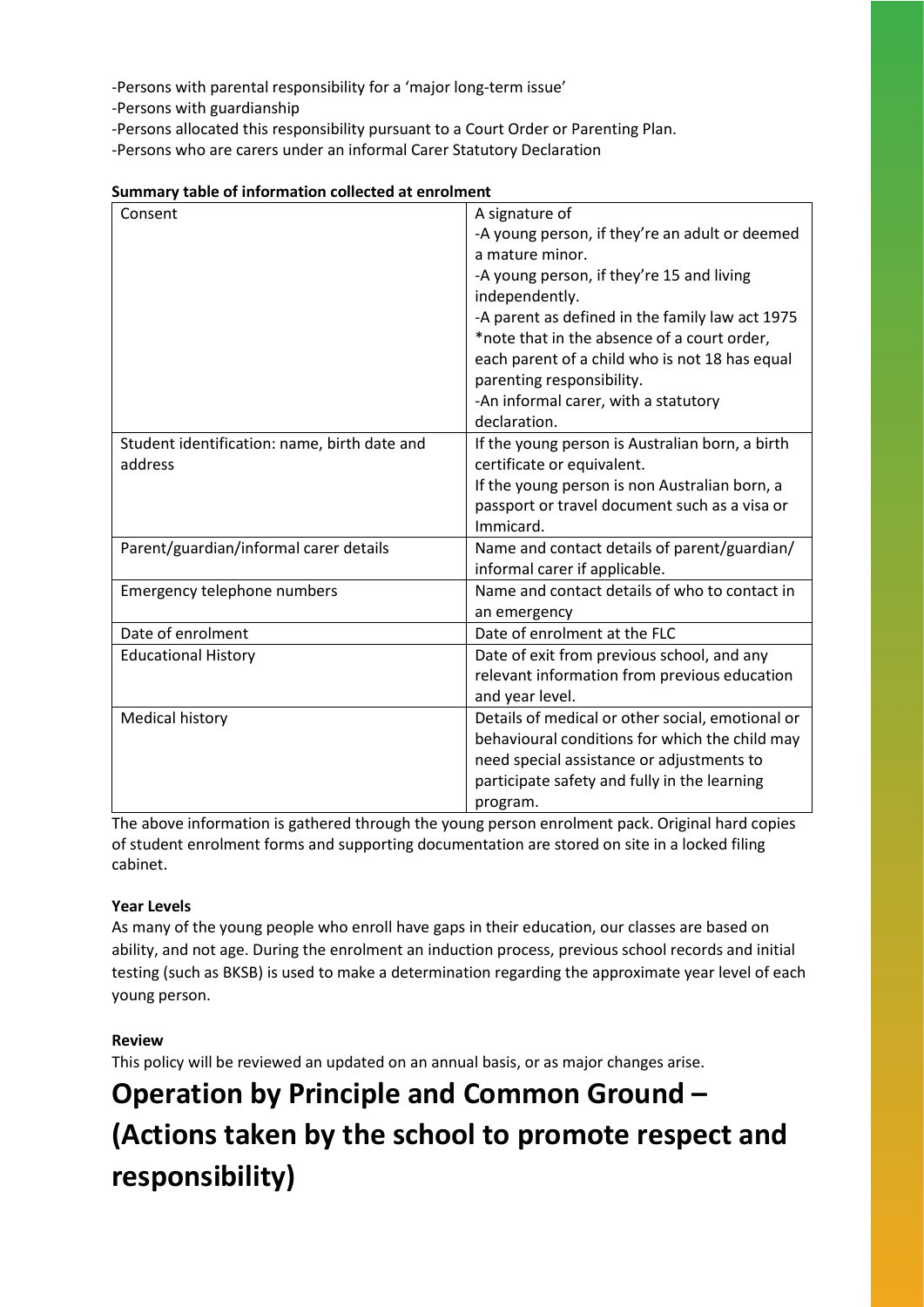The concept of 'common ground' applies to all who choose to participate in our services. Adults and young people alike commit to participating in a learning environment that is democratic, relational and operates through key principles.

Relationships at our services are based on a respect for personal dignity and recognition of difference. An emphasis is placed on the peaceful resolution of conflict and spirituality is recognised as a universal human experience. Rather than being rule governed, the school uses principles, which are agreed upon (established common ground) as a basis for respectful social engagement amongst the community including young people, parents and staff. The principles are:

**RESPECT, PARTICIPATION, SAFE and LEGAL, and HONESTY**

These principles are used to guide group relationships. They represent broad directions for group practice and establish a common ethical framework which promotes appropriate learning and personal relationships.

The consequence of operating within a common ground set of principles is that all group participants, whether they are staff, young people or parents, are responsible and accountable for their behaviour, while allowing everyone to have a voice. Within this framework emphasis is placed on providing opportunities for the articulation of issues and their resolution. Considerable time, sensitivity and skill are often required to allow for briefing, challenge and registration of on-going expectations. Honest and open communication enables young people, parents/carers and staff to demonstrate their satisfaction (or dissatisfaction) with the school.

### **Parent and Carer Support and Involvement**

Wollongong FLC recognises that parents/carers are the primary educators of their young people, while remaining sensitive to the fact that many young people live independently of their families. We recognise our critical role in educating parents and carers, and being the link between young people and their carers in times of stress and crisis.

Community Leaders have regular contact with parents and carers via phone conversations and catchups that happen on an almost daily basis. The importance of this informal contact cannot be overestimated. Parents and carers often phone wellbeing staff or Head of Campus to share information or to ask for advice, and most particularly in times of crisis.

Parents and carers are invited into Operation by Principle as participants in Collaborative Problem Solving (CPS) meetings with staff and young people to find a common ground for an issue. Staff seek the input of parents and carers in negotiating a way forward with young people. Staff often conduct home visits to encourage engagement with programs.

The Flexible Learning Centre supports and encourages this role of parents/carers through: community lunches, information evenings, newsletters, cultural and social celebrations, parents/carer meetings and home visits.

## **Best Practice Guidelines**

Wollongong Flexible Learning Centre identifies a number of best practice guidelines supportive of meaningful socially inclusive educational experiences for young people who have experienced trauma,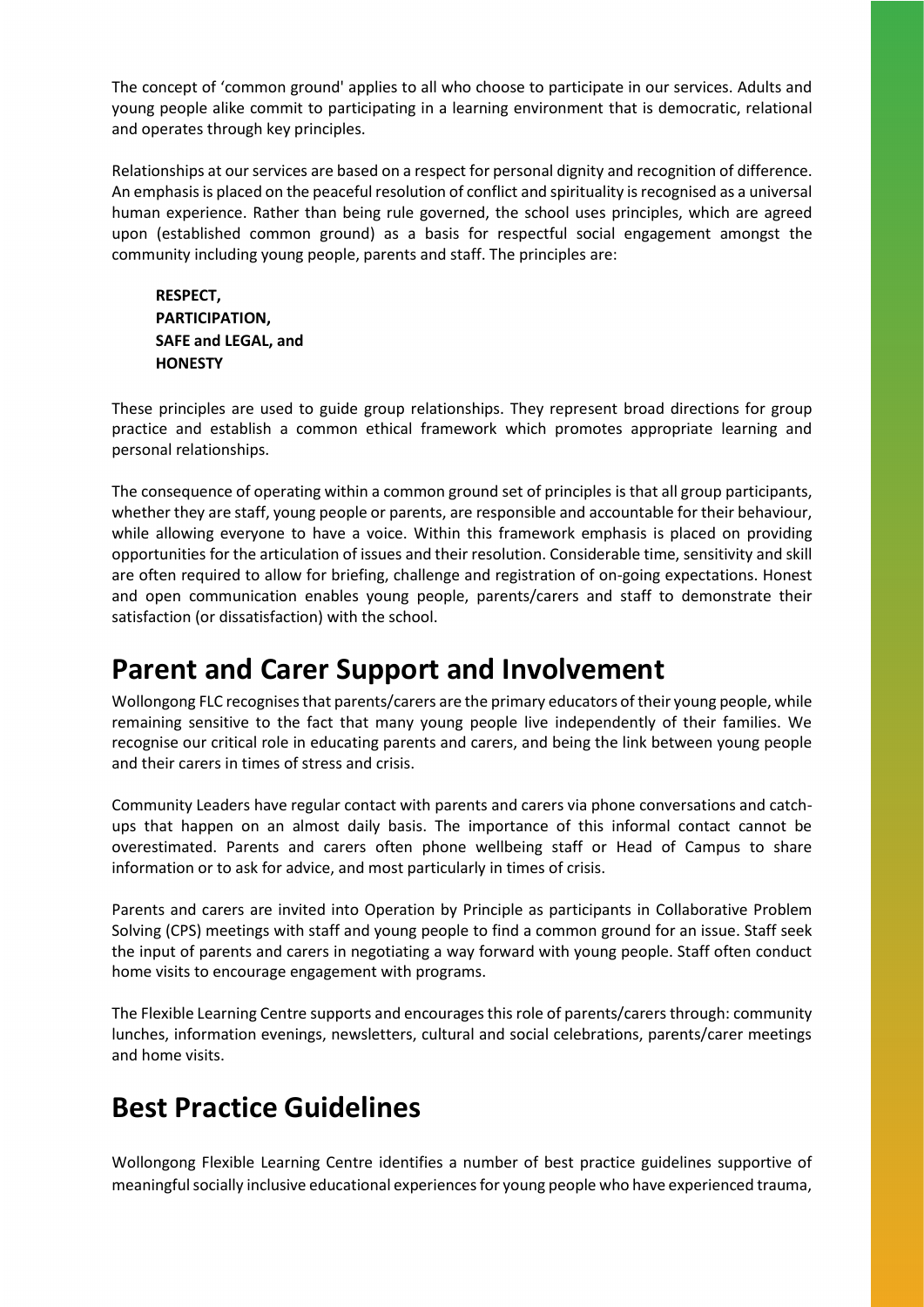mental illness, disengagement form education, or family and social disruption. While not exhaustive, the following provide a basis for programming and young person support.

#### **Personalised Learning Plans**

Young People that choose to attend the program typically present with gaps in their education and therefore individualised learning programs are negotiated with each young person to meet their current life situation and educational needs. The aim is to target learning at the individual young person's particular stage level and not exclusively according to age. This framework requires young people to negotiate a Personal learning plan (PLP) that sets their educational and personal short, mid and long-term goals. The PLP process facilitates the negotiation of the young person's learning and is reviewed within a small group, which consists of a teacher, parent/carer, youth/social worker and the young person. The plan is reviewed on an as needs basis which can be weekly, fortnightly, or monthly depending on the individual situation. The minimum review period would be at least once a term.

PLP's act as a review mechanism for teachers to fine-tune their teaching practice and planning through personal reflection and/or peer discussion to better cater for the individual needs of the young person. During the review, teachers are able to identify changes that need to be made to their daily practice or to the curriculum offerings for a particular young person. This could be in the form of targeting the learning activities in the young persons negotiated educational goals (i.e. more focus on sentence writing) or modifying the program to better suit the young person's interests or learning style (i.e. teaching maths through playing basketball).

#### **Diagnostic Testing**

Usually a young person enrolling in the program comes with little or no documented educational history and therefore it can be difficult to ascertain their current educational ability and needs. To ensure that a young person is getting appropriate learning material we undertake a literacy and numeracy assessment of their current ability. This is initially completed using the Basic Key Skills Builder (BKSB) online assessment tool. BKSB is specifically designed for disengaged and educationally marginalised young people and adults. BKSB results are aligned with national benchmarks for accredited learning and training, and the results are able to be used to identify young people who may be ready to move into accredited training and transitional pathways.

BKSB is a validated diagnostic tool that is aligned to the Australian Core Skills Framework (ACSF). The ACSF provides a level that is nationally recognised, and aligns with the minimum literacy and numeracy standards in NSW for school leavers. The BKSB tool assesses mathematics (numeracy) across the following strands:

- Number
- Measurement
- Space
- Chance and Data.

In reading (literacy), the strands are:

- Text location and interpretation
- Contextual understanding
- Text and language knowledge.

From this data, a starting point can be gained and appropriate ability level learning activities specifically tailored to the individual can be developed. Further testing is undertaken at 6 monthly intervals to see if the intentional targeted area for improvement has been achieved.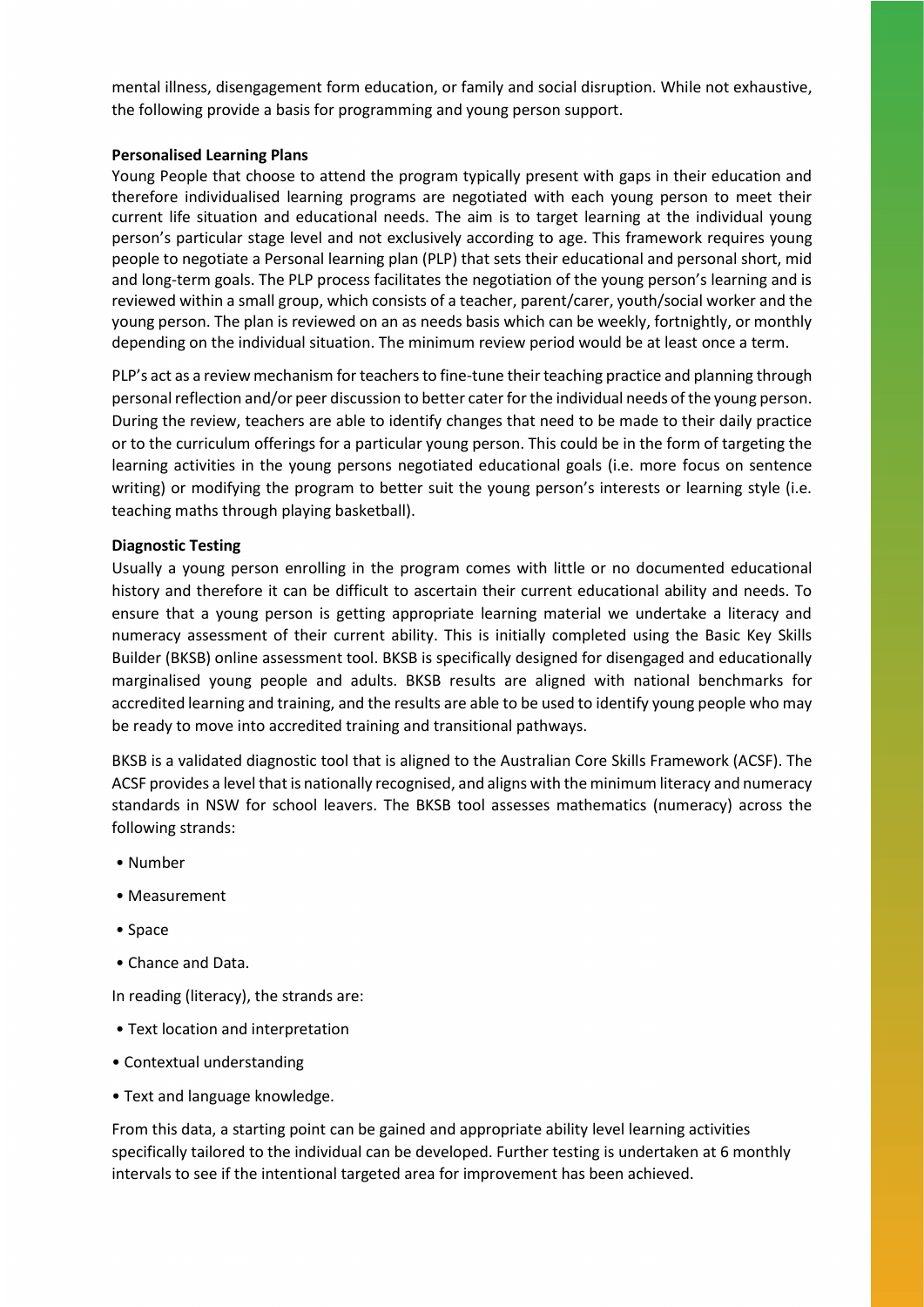The school works with young people to triangulate data through a combination of diagnostic methods depending on the program. Examples of diagnostic data currently used in the school is PROBE 2 reading and comprehension, NAPLAN data, and literacy and numeracy learning continuums (teacher observations and judgement).

Data is used to inform planning, and to measure progress over time.

#### **Family/Carer Involvement**

Families are viewed as partners in their children's educational experience. While family circumstances may be related to young people's alienation, the importance of building positive family relationships is a priority.

#### **Rhythm, Routine and Ritual**

Structure and predictability helps young people who have experienced trauma to feel safe and enables them to take safe risks. Wollongong FLC has built routine and ritual into daily practice in order to create a calm and predictable learning environment for young people. This also produces positive outcomes in young people's ability to negotiate and communicate, to think critically, to make decisions and to build their social capability.

Each day the community conducts an extended check-in session at the beginning of the day. This session allows young people to share issues of concern, address problems, air grievances and communicate openly with staff. It also allows days of significance to be marked, celebrated and discussed, for example International Women's Day.

A shorter checkout session is held at the day's conclusion. The checkout session is an opportunity to reflect on the day's events and celebrate individual and community achievements.

Each learning session or activity begins with a Working Agreement, in which staff negotiate with young people the ways in which Common Ground will be expressed through the Four Principles within the time period.

#### **Learning Choices**

The school's educational approach includes flexible timetabling, smaller learning groups, and relevant curriculum. This enables the delivery of creative responses to the learning needs of the individual young person, incorporating their cultural and spiritual backgrounds.

The school's learning programs comply with NESA Mandatory Course requirements for Stage 4 and 5 of schooling, with a strong emphasis on providing meaningful and engaging learning.

#### **Multi-Disciplinary Teams**

Team members use a multi-disciplinary approach to provide health, educational, cultural, social and emotional support for young people. Educational, community and allied health professional are encouraged to collaborate closely to provide wrap around care for the young person. Information is shared and expertise is respected. Appropriate team members are encouraged to develop links with external support agencies (e.g. Child and Youth Mental Health Services, Drug & Alcohol services, accommodation services, counselling services).

#### **Young Person Support**

Each young person at Wollongong Flexible Learning Centre belongs to a Community Group which is facilitated in partnership by a teacher and youth worker called Community Group Leaders. The role of the Community Group Leader is to establish a close relationship to the young person, collaborate with them to develop a Personal Learning Plan, monitor their progress, advocate on their behalf, provide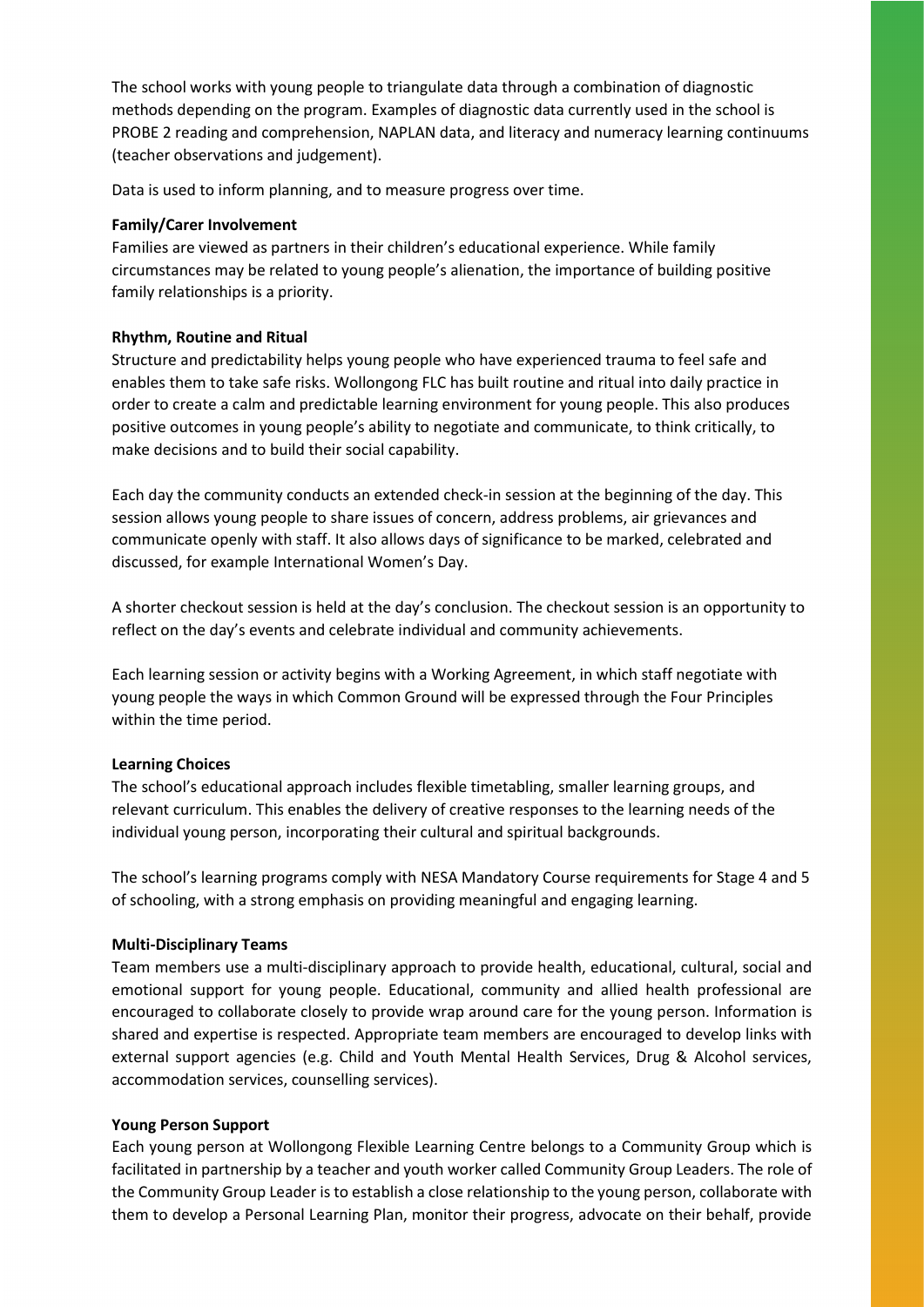advice, support and direct referrals in times of acute distress, and to support the young person to achieve their stated personal and educational goals.

The role of a Community Leader is complex and broad, and the tasks of Community Leader include:

- monitoring and supporting young person's achievement and progress towards achieving the goals articulated in their Personal Learning Plan
- creating and implementing appropriate adjustments to learning programs as described in the Personal Learning Plan
- maintaining the close partnership between school, young person and parent/carer
- supporting the young person and their families in times of emotional crisis or practical need
- working in partnership with other agencies who are involved with young people e.g. Department of Family and Community Services, Juvenile Justice, Headspace, Area Health services, Indigenous Health services, employment agencies, and community agencies
- supporting and mentoring young people who live independently
- supporting young people with issues of drug misuse, mental health and self-harm

## **Curriculum**

The Wollongong FLC provides holistic learning experiences that address the social needs of young people, and promotes their emotional, cognitive, spiritual and academic development. Learning programs are developed with the intention to:

- empower young people to take personal responsibility for their learning
- support young people to become independent learners
- address deficits or gaps in literacy and numeracy
- develop in young people the skills and dispositions of twenty first century learners including collaboration, innovation and knowledge creation,
- recognise and celebrate the skills and knowledge of young people,
- enable young people to experience challenge within a safe and supportive learning environment

Learning experiences address NESA Mandatory Courses for Year Seven to Ten, with a strong focus on Literacy and Numeracy. Courses offered are:

| <b>NESA Mandatory Courses</b>                           |                                                               |  |
|---------------------------------------------------------|---------------------------------------------------------------|--|
| Stage 4                                                 | English, Mathematics, Science, Health and Physical Education, |  |
|                                                         | Geography, History, Music, Visual Arts                        |  |
| Stage 5                                                 | English, Mathematics, Science, Health and Physical Education, |  |
|                                                         | Geography, History                                            |  |
|                                                         | <b>VET Courses</b>                                            |  |
| Certificate I in Access to Vocational Pathways          |                                                               |  |
| Certificate I in Functional Literacy                    |                                                               |  |
| Certificate I in Sports & Recreation                    |                                                               |  |
| Certificate I in Visual Arts                            |                                                               |  |
| Certificate II in Music Industry                        |                                                               |  |
| Certificate II in Skills for Work & Vocational Pathways |                                                               |  |

#### **Curriculum Rationale and Overview**

"Classroom pedagogies and student management are enhanced for trauma-affected students if teachers seek to directly redress the disrupted capacities (e.g., regulatory abilities and relational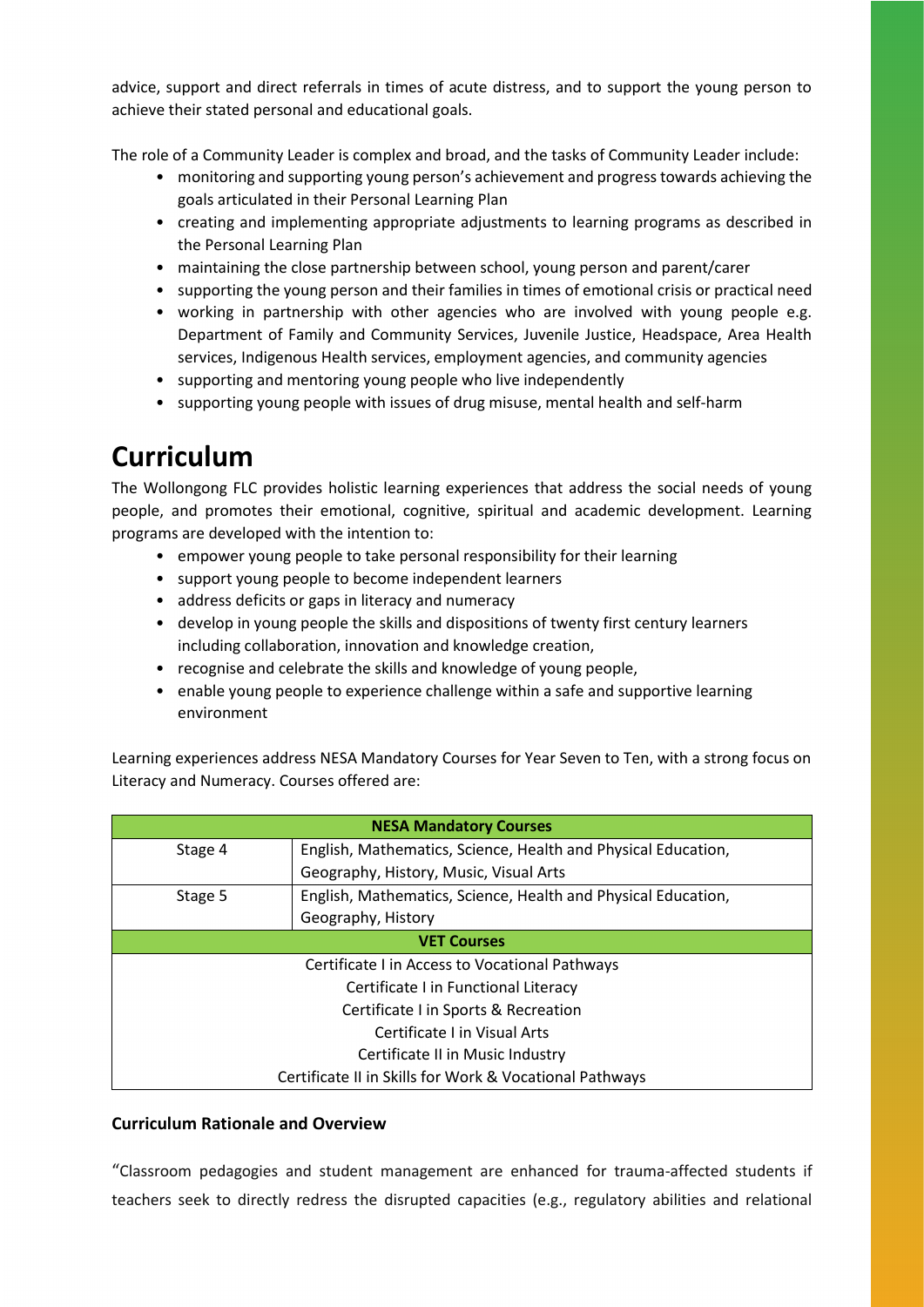attachment) that have been compromised by traumatic stressors; and nurture learning experiences that allow students to identify and build upon their strengths (Brunzell, Waters, & Stokes, 2015)."

Young people that attend Wollongong Flexible Learning Centre have typically experienced multiple forms of trauma. Young people present with emotional, psychological, and physiological barriers to school engagement, caused by a heightened stress response from experiences of threat, violence and neglect. Young people have typically disengaged from mainstream learning environments as a result of dysregulation including aggressive behaviours, hyperactivity, non-compliance, and difficulty forming positive relationships with peers and adults. The learning program therefore is structured to support young people to develop the strategies and skills to support their re-engagement in education, and to lay the groundwork for successful transitions into the workplace, tertiary studies, or accredited training. Key learning area outcomes and content from the NESA syllabus is integrated with wellbeing themes, and taught alongside strategies and skills that directly address many of the underlying barriers to engagement in education.

The learning program is aligned with the trauma informed research of the Berry St Education Model (BSEM). This model has four domains that act as a pedagogical lens that reflects the understandings and evidence-based practices that inform teaching and learning in our context. The four domains are all anchored by the Relationship domain which acknowledges the importance of developing positive relationships with young people in our school. The domains within the BSEM are Body, Stamina, Engagement, and Character.



#### <https://www.childhoodinstitute.org.au/EducationModel>

These four domains are used to organise the schools learning program. Each term has a specific wellbeing focus, with outcomes and content from the syllabus sequenced where they are best integrated. The tables below give an overview of each domain, along with the key wellbeing categories for the strategies and skills used to inform decisions regarding our scope and sequence. The BSEM is developmental, i.e. to be addressed in order, as well as being used to inform teaching and learning strategies to consistently address the needs of young people and the community as they arise.

#### **BSEM Overview**

| Term 1 | Term 2 | Term <sub>3</sub> | Term 4 |
|--------|--------|-------------------|--------|
|--------|--------|-------------------|--------|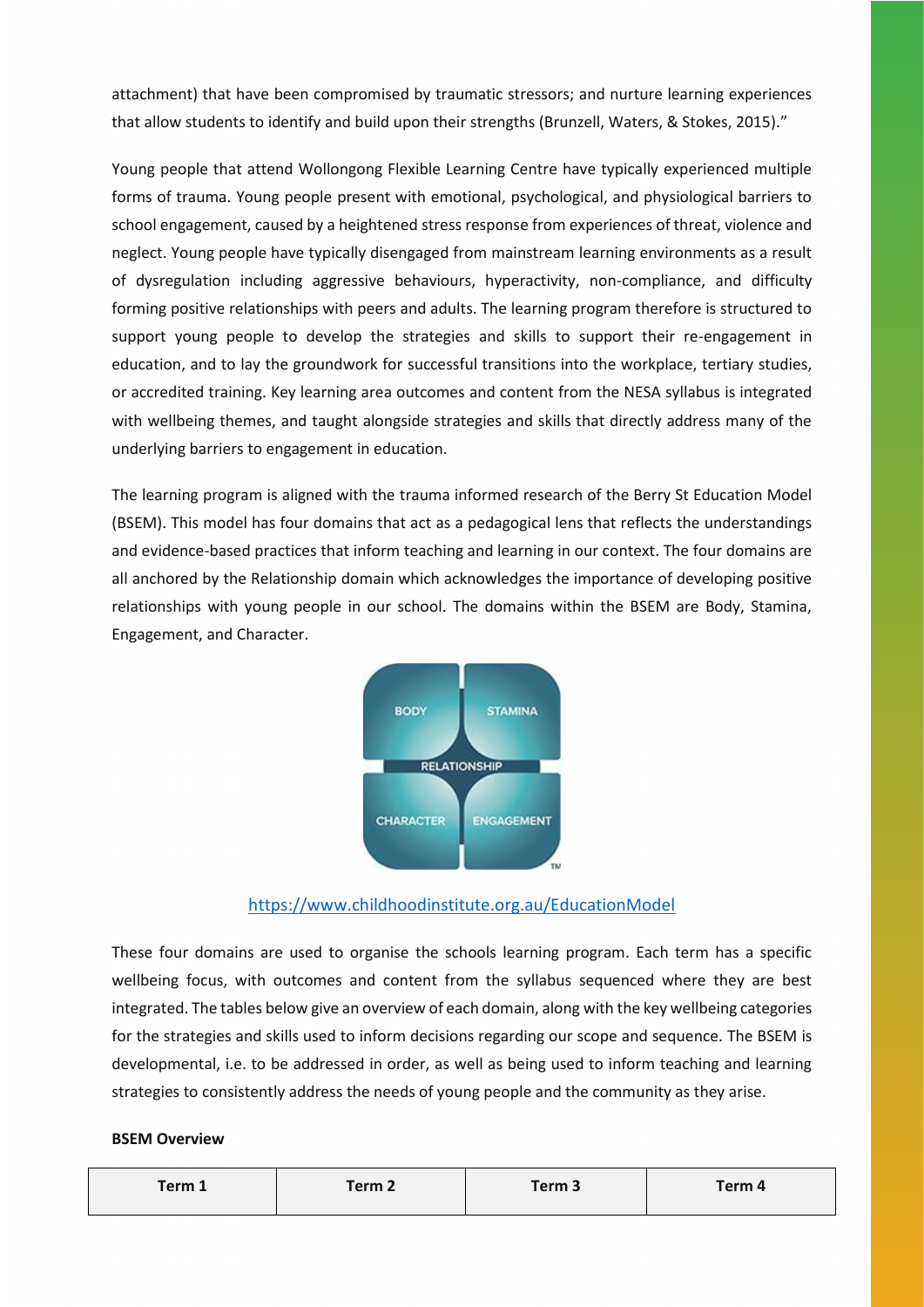| Body                                               | Stamina                                    | Engagement                                | Character                             |
|----------------------------------------------------|--------------------------------------------|-------------------------------------------|---------------------------------------|
| De-escalation                                      | Growth mindset<br>$\overline{\phantom{a}}$ | Flow<br>$\overline{a}$                    | Values                                |
| Present,<br>$\qquad \qquad \blacksquare$           | Emotional<br>$\overline{\phantom{0}}$      | Willingness<br>$\overline{a}$             | Character                             |
| Centred,                                           | awareness/intell                           | Positive<br>$\overline{a}$                | Strengths                             |
| Grounded                                           | igence                                     | <b>Emotions</b>                           | Community<br>$\overline{\phantom{a}}$ |
| <b>Mindfulness</b><br>$\qquad \qquad \blacksquare$ | Resilience<br>$\overline{\phantom{a}}$     | Positive<br>$\qquad \qquad -$             | Strengths                             |
| Self-regulation<br>$\qquad \qquad \blacksquare$    | Stamina for<br>$\overline{\phantom{a}}$    | Movement and                              | Hope<br>$\overline{\phantom{a}}$      |
|                                                    | independent                                | Rhythm                                    | Gratitude                             |
|                                                    | learning                                   | Play, Humour,<br>$\overline{\phantom{a}}$ |                                       |
|                                                    |                                            | Fun                                       |                                       |
|                                                    |                                            | Physical<br>$\overline{a}$                |                                       |
|                                                    |                                            | theatre and                               |                                       |
|                                                    |                                            | Clowning                                  |                                       |
|                                                    |                                            | around                                    |                                       |
|                                                    |                                            | Cultivating<br>$\overline{a}$             |                                       |
|                                                    |                                            | Wonder                                    |                                       |

#### **Class Groupings**

Young people are enrolled in classes according to their age and stage of learning. Given the nature of our program however, there is some flexibility in grouping according to social, emotional and relational needs. An overview of class groupings at Wollongong Flexible Learning Centre is shown in the table below.

| Class name 2020 | <b>Stage</b> | <b>Overview</b>                                                                                                                                                                                                                                                                                                                                              |
|-----------------|--------------|--------------------------------------------------------------------------------------------------------------------------------------------------------------------------------------------------------------------------------------------------------------------------------------------------------------------------------------------------------------|
| Duruga          | 4            | Young people in Yellow group are typically of ages 12-14 and complete a<br>course of study over two years addressing stage 4 outcomes and content. A<br>key focus for this cohort is developing literacy and numeracy skills, along with<br>strategies for learning and engagement across the breadth of the curriculum.                                     |
| Merrigong       | 5            | Young People in Blue group are typically of ages 15-16 and complete a course<br>of study over two years addressing stage 5 content. A key focus for this<br>cohort is continued development of literacy and numeracy skills to ensure a<br>successful transition to accredited learning, along with covering the breadth<br>of the NESA syllabus at stage 5. |
| Nangamay Marri  | 5            | The Transition to Work program caters for young people from 16-18 who<br>complete stage 5 units alongside accredited learning options. In 2018, young<br>people in TTW are enrolled in either both or one of:                                                                                                                                                |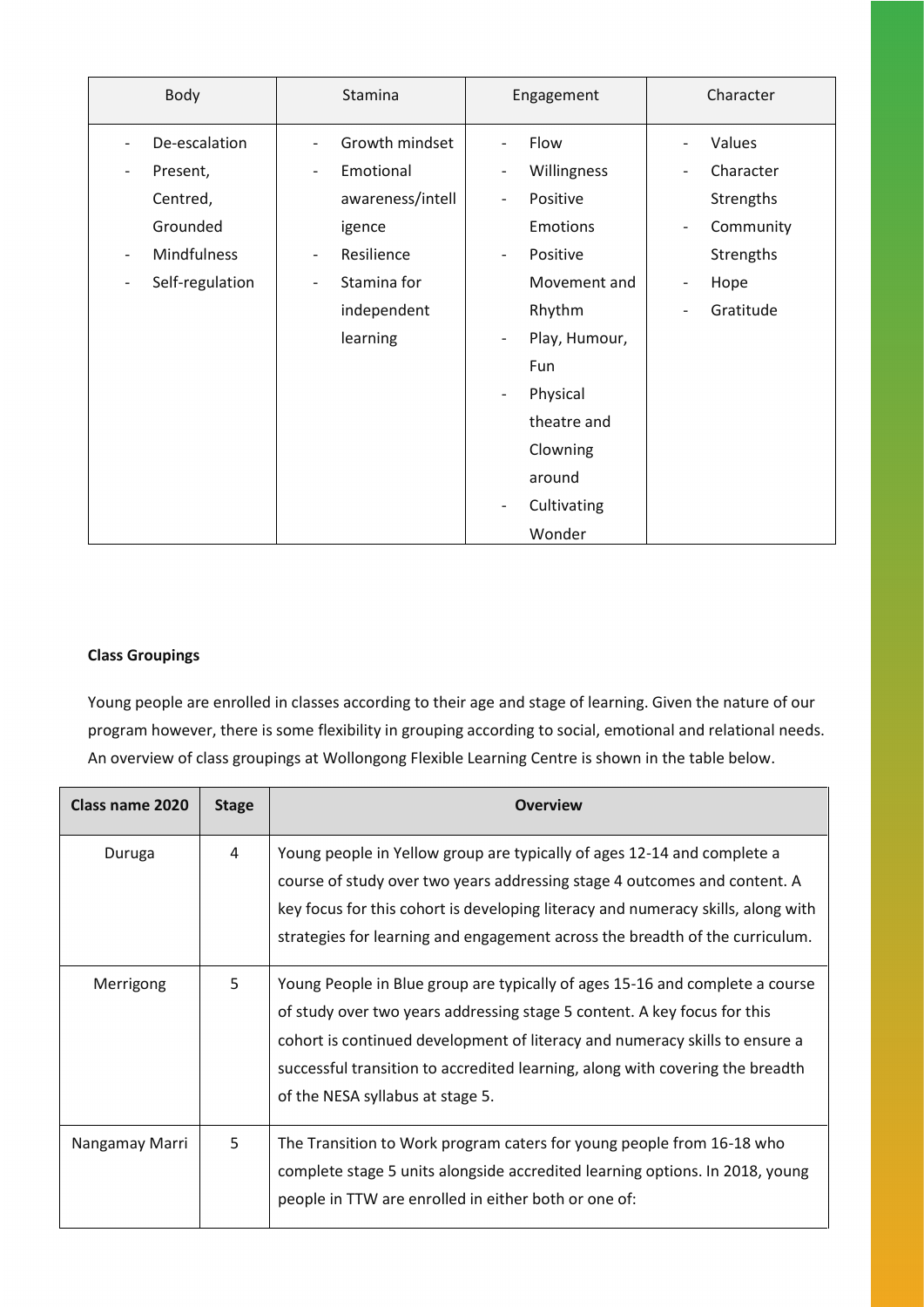|          |   | Certificate I in Access to Vocational Pathways<br>Certificate II in General Education for Adults<br>The course is designed to support young people to develop the skills and<br>attributes required to engage in further learning and training, or to enter into<br>the workforce. Accredited learning is delivered internally through                                                                                                                                                                                                                             |
|----------|---|--------------------------------------------------------------------------------------------------------------------------------------------------------------------------------------------------------------------------------------------------------------------------------------------------------------------------------------------------------------------------------------------------------------------------------------------------------------------------------------------------------------------------------------------------------------------|
|          |   | relationships with RTO's.                                                                                                                                                                                                                                                                                                                                                                                                                                                                                                                                          |
| Dyalgala | 5 | The Ready to Work program is set up to engage with young people who are at<br>extreme risk of disengaging from education. The intention of the program is<br>to provide hands on activities and tasks for a very physically active group.<br>Apart from completing the stage 5 subjects, young people gain life skills and<br>skillsets such as their Learners licence and road safety, White Card, First Aid<br>certificates, as well as structured work placements with the aim of getting<br>apprenticeships, entering into the work force or further training. |

#### **Educational Adjustments and Learning Support**

To ensure Young People at Wollongong Flexible Learning Centre can appropriately access curriculum programs, adjustments are made at both the class and individual level. This is in addition to a whole school social and emotional wellbeing and teaching framework that provides a safe, trauma informed environment for young people to learn. Adjustments are evidenced by personal learning plan documentation, through Catholic Education Commission NETiD, and unit plans. Each key learning area may provide further adjustments relating to the specifics of the program. Adjustments made to programs are typically drawn from the following:

- appropriate materials and resources that support teaching and learning activities, e.g. the use of technology, inquiry based and integrated learning; hands on learning, modifications to equipment or furniture; and adjustments to enable participation in field trips and excursions
- adjustments to the amount of content to be covered in a particular lesson or unit or the time allocated to complete work
- consideration of their individual communication strategies, including verbal and non-verbal communication systems
- additional demonstration of key concepts and skills by the teacher, teacher's aide or a peer
- a range of appropriate learning activities with structured opportunities for guided and independent practice, as well as effective feedback
- Additional support through group work, volunteer or peer tutoring.
- adjustments to classroom organisation
- Personal Learning Plans and negotiation around targets and goals

#### **A student may participate in** *commenting* **and** *discussing* **by:**

- oral contribution to class discussion
- answering closed questions on a topic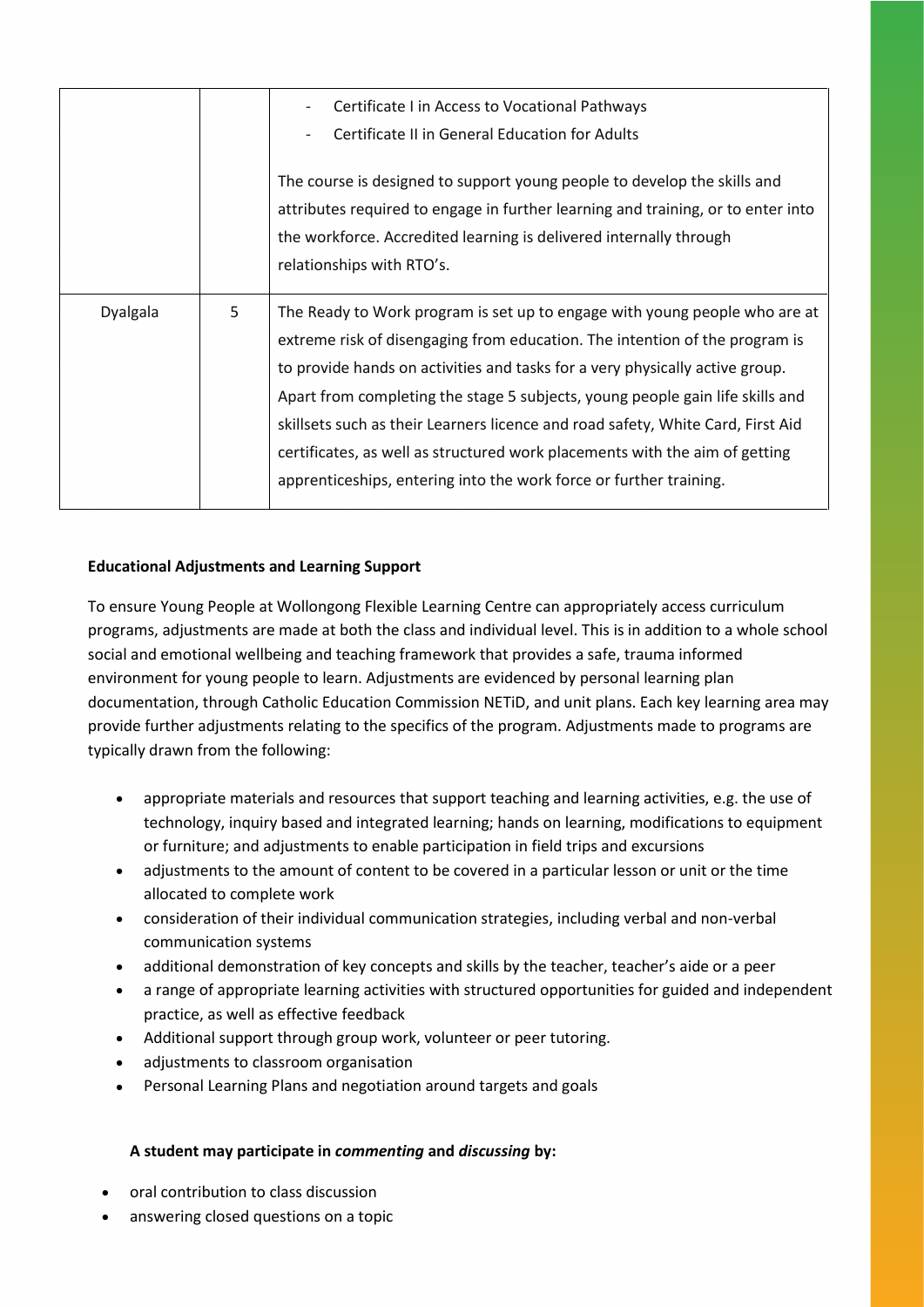- Using changes in facial expression, nod or gesture to respond to a closed question, e.g. 'Are you playing in a sports team at school?'
- selecting symbols from a communication board to express an opinion
- using a communication device, such as a voice output communication aid (VOCA), e.g. the student leads a group discussion with pre-recorded questions or a peer records information on a communication device for the student to present to the class during group work

#### **A student may participate in** *writing* **or** *recording* **by:**

- writing simple answers to questions
- ticking pre-prepared checklists
- using photographs, pictures or symbols, e.g. the student sequences pictures to tell a story, combines symbols to convey meaning, circles a selection of symbols on a page to create a list
- using computer software, e.g. the student uses a drawing program and pictures to write, uses scanned pictures and/or digital photographs in a multimedia presentation, uses assistive technology to select text or pictures from the screen
- Using electronic communication devices, such as speech to text.

#### **A student may participate in** *reading* **activities by:**

- reading simplified texts
- reading transcripts
- following a text being read by a peer or adult
- following an audio or multimedia presentation of a text, or DVD with captioning
- reading a text accompanied by visual images to represent characters, settings and events
- Following a visual sequence of instructions, such as a visual recipe or a visual timetable.
- Play and describe a video game with text

#### **A student may participate in** *listening* **activities by:**

- listening to a text being read by a peer or adult
- listening to an audio text, multimedia presentation, or DVD with captioning
- responding to tone of voice in conjunction with facial expressions, gestures and/or physical prompts

#### **A student may participate in** *viewing* **activities by:**

- viewing subtitled DVDs
- reading summaries/descriptions of the visual input from photographs, multimedia presentations, films, pictures and posters
- listening to a peer or adult describe the visual input from photographs, multimedia presentations, films, pictures and posters while they 'view' the visual media or multimedia together
- Responding to sensory stimuli, facial expressions, gestures or physical prompts in conjunction with tone of voice.
- visual and/or verbal prompts when undertaking classwork and/or assessments
- physical prompts and/or physical assistance when participating in an activity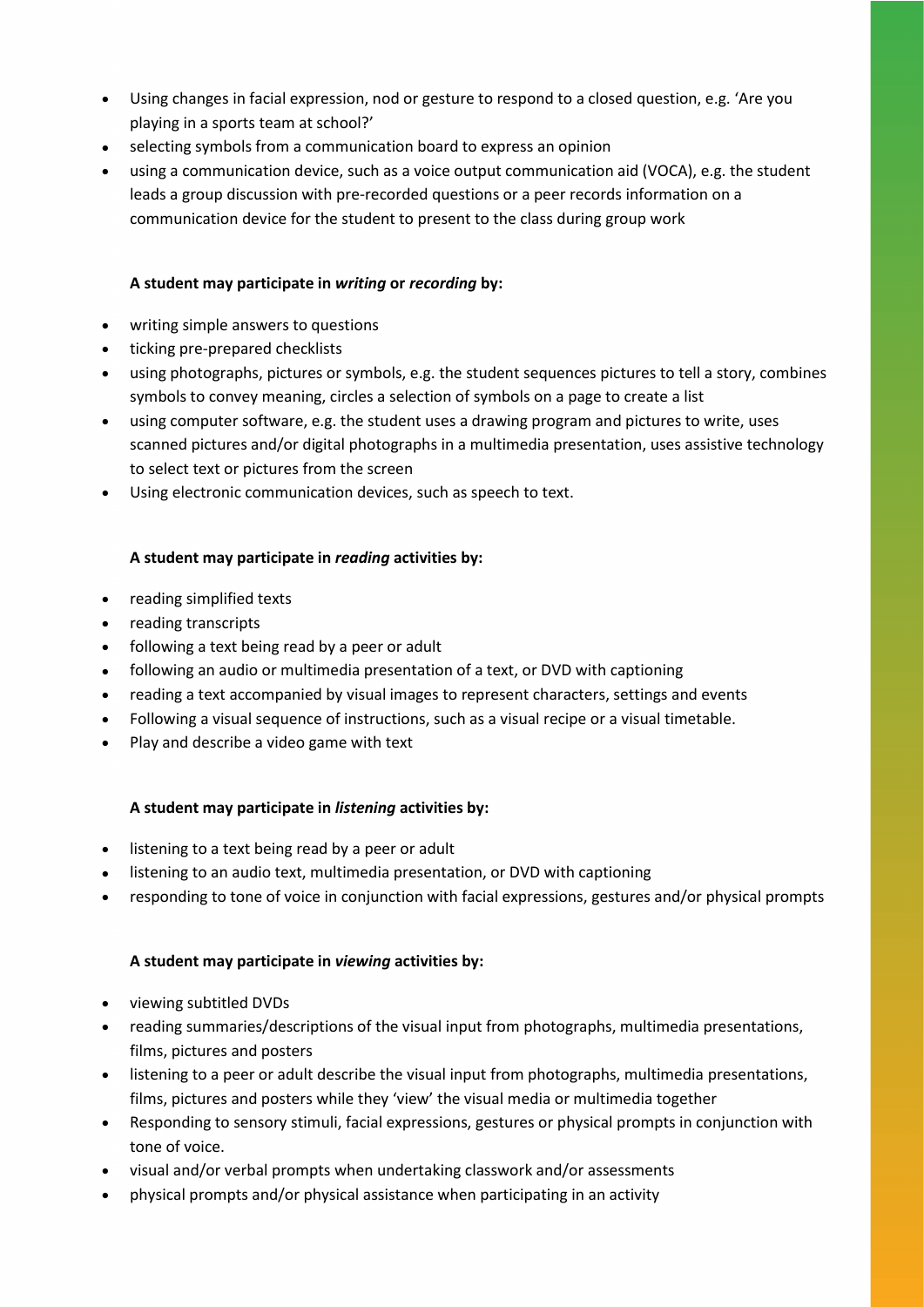• Provision of partial information/responses to assist the student to demonstrate understanding of knowledge, skill or concepts.

The above adjustments are used in combination with a number of whole school level adjustments for all young people who attend the program. Examples of these whole school adjustments include;

- School pickups and drop-offs with individual transport plans
- Youth worker for every class
- Small class sizes (typically max 12 on a given day)
- Breakfast and lunch provided
- Collaborative problem solving and working agreements (as opposed to rules/enforced discipline)

#### **Extra-Curricular, Engagement and Wellbeing Programs**

The following programs achieve improved outcomes for students at the Centre. All programs have a strong focus on holistic development of young people, with the intention of building their personal and social capacity and developing mind, body and soul.

#### **Project Warrior**

The school accesses a local gym to engage in strength and fitness training. This program is enhanced to include leadership, personal challenge activities, resilience building and increasing self-confidence.

#### **Basketball**

A group of young people attend an hour session at the Snakepit Stadium with two staff every week. The program is aimed at improving a wide range of social/ life skills for the young people. It fosters physical health, cooperation, teamwork as well as emotional wellbeing.

#### **Induction Program**

The period of transition into a new school is a challenging time for young people. Upon enrolment, young people attend an induction session to orient them to life at the FLC, and to begin to develop their understanding of Operation by Principles and Common Ground. The program is run by the wellbeing team and includes hands on activities and initiative games designed to build teamwork skills and increase social capacity. An integral part of the Induction Program is the completion of an Individual Plan or PLP to include goal setting as well as the completion of a safety plan.

#### **Outdoor Education Program**

Young people are encouraged to utilise the local environment including bush settings, river adventures and ocean activities as part of an enriching outdoor education program. Activities are designed to build stamina, resilience, trust and teamwork among participants.

#### **Photography**

Wollongong FLC has developed a strong partnership with a Wollongong Youth Centre and we were able to be part of their annual photography exhibition. Young people learned photography and videography skills including the use of equipment and editing software and were able to use photography as tools of selfexpression.

#### **Futsal**

Young People participate weekly in active sessions and coaching. Young people learn about teamwork and improve health and fitness. These sessions were booked through Football South Coast at the Fraternity Centre.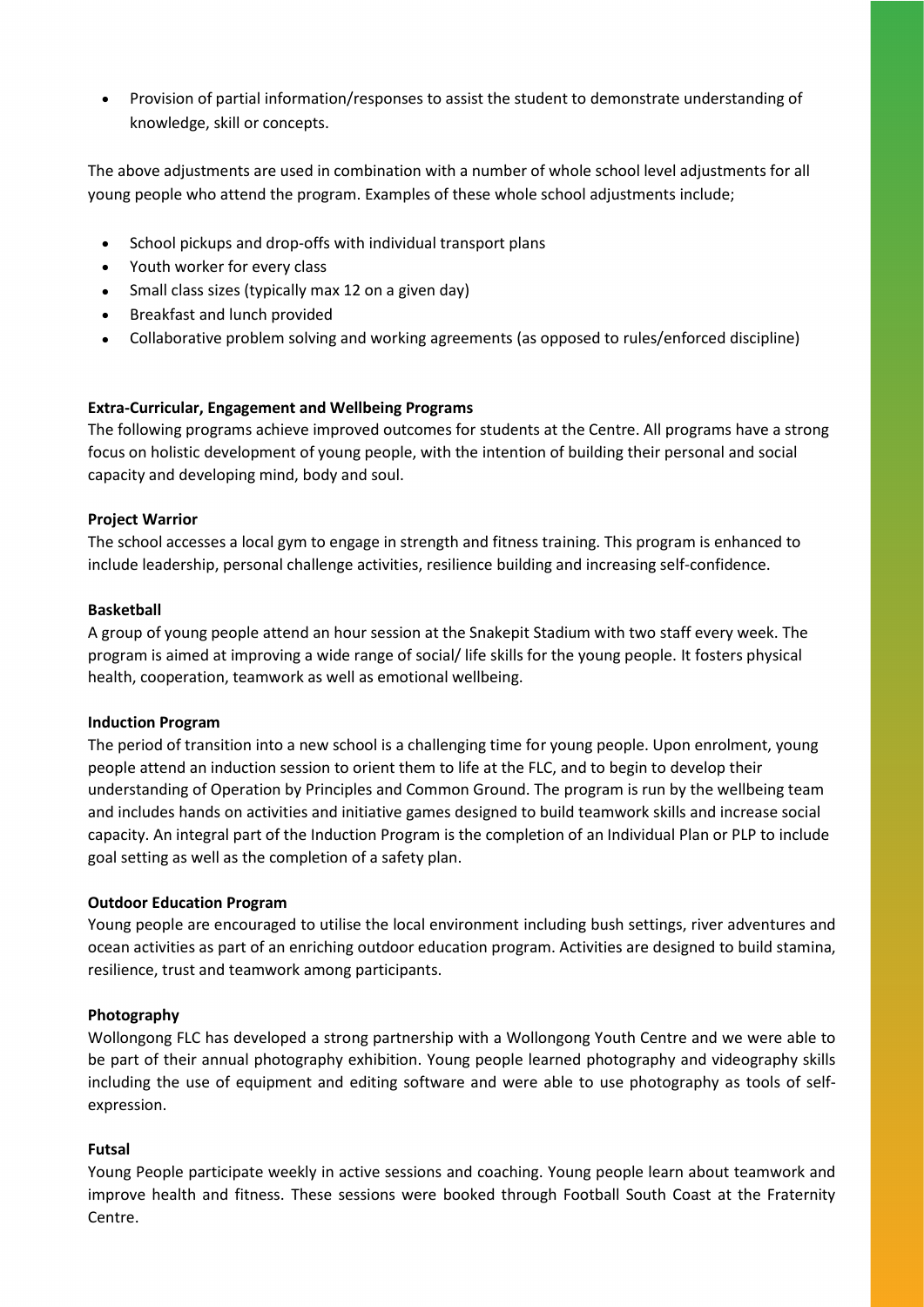#### **White Card Course**

Four young people undertook and successfully completed the 1 day White Card course (Induction to Construction Industry) offered through Edmund Rice College and successfully gained the certificate.

#### **Responsible Service of Alcohol**

One young people successfully completed the Responsible Services of Alcohol Course.

#### **First Aid Course**

Nine young people successfully completed the theory and practical aspects of provide First Aid Course.

#### **Learners (L)**

Eight young people over the age of 16 years were supported to complete the theory component and attain their learners (L).

#### **Work Experience**

Fifteen young people engaged with various providers in the community to undertake work experience which some converted into part time paid jobs.

#### **Holiday Program**

Our wellbeing staff run engaging activities for the vulnerable young people to maintain connection with them. Holidays also provide an opportunity for staff to do home visits to young people who are at risk of disengaging from us as well.

#### **Music and Art**

Young people engaged well in Music and Art Certificate Courses we look forward to some completions next year in these areas.

### **Young Person Enrolments**

| <b>2019 Young Person Enrolments</b> |    |  |
|-------------------------------------|----|--|
| Girls                               | 33 |  |
| <b>Boys</b>                         | 37 |  |
| <b>Total</b>                        | 70 |  |
| <b>NCCD</b>                         | 66 |  |
| Indigenous                          | 23 |  |

| 2020 Young People Enrolment by Gender and Attendance |             |               |              |                             |
|------------------------------------------------------|-------------|---------------|--------------|-----------------------------|
| <b>Rates By Year Level</b>                           |             |               |              |                             |
| <b>YEAR</b>                                          | <b>MALE</b> | <b>FEMALE</b> | <b>TOTAL</b> | <b>ATTENDANCE RATES (%)</b> |
|                                                      |             |               |              | 80.00                       |
|                                                      |             |               | 10           | 58.67                       |
| 9                                                    |             |               | 10           | 51.50                       |
| 10                                                   | 26          |               |              | 53.33                       |
| <b>TOTAL</b>                                         | 37          | 33            | 70           | 60.87                       |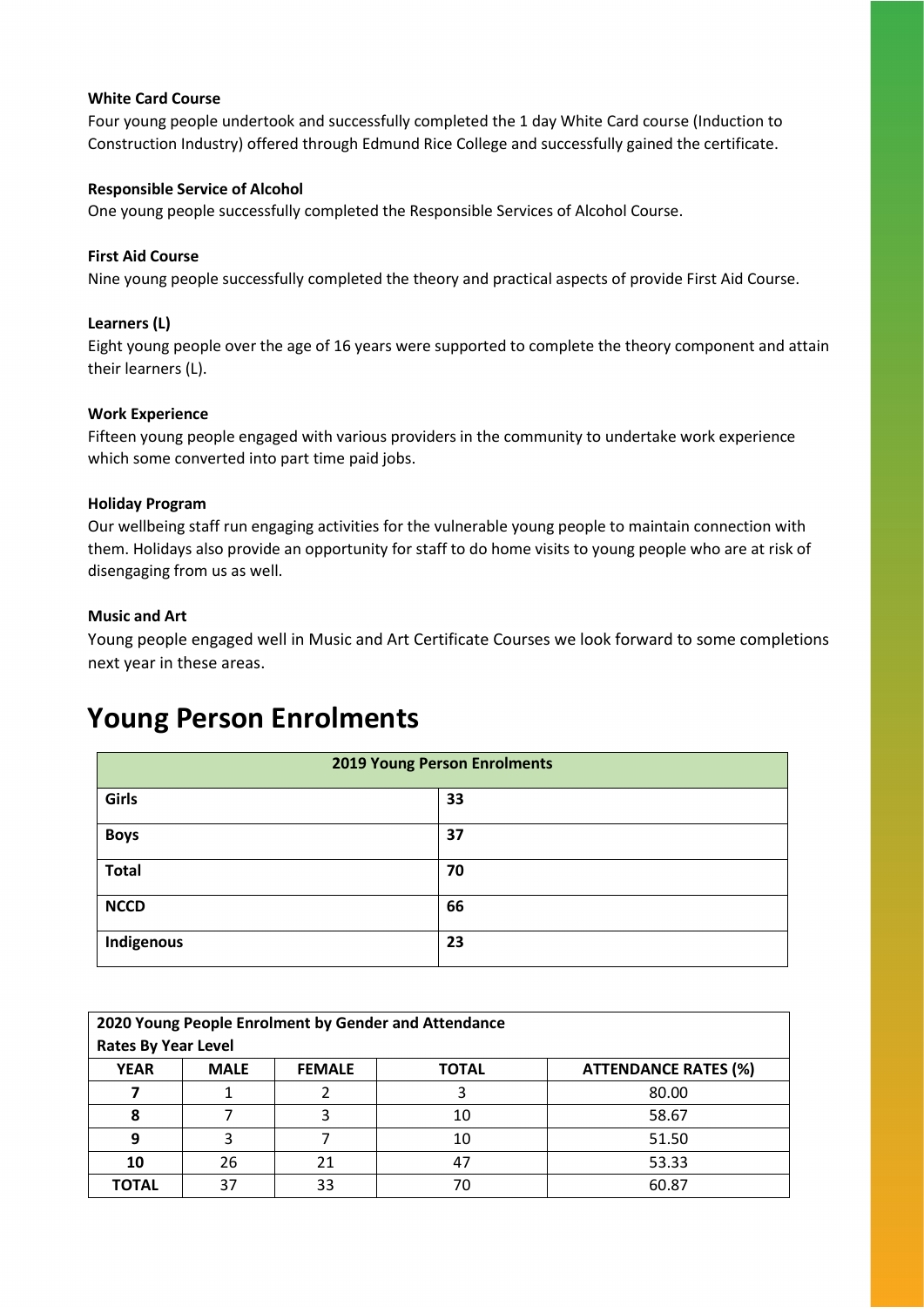## **Characteristics of the Student Body**

The young people represent a diverse population of indigenous and non-indigenous males and females of secondary school age. The young people who attend the Wollongong Flexible Learning Centre have typically experienced one or more significant and complex educational, social, developmental, psychological, health, legal or familial situations which demand unique responses.

Some young people present with diagnosed disabilities but many show signs of learning difficulties. The support for our young people are embedded within an educational framework but also typically involve medical, multidisciplinary, legal and/or social support personnel and systems.



## **Post School destinations**

## **Professional Learning**

- Individual reflective supervision available to all staff
- EREA Flexible Schools Network New Staff Induction 1 staff
- Technology of Participation All Staff (4 days)
- Curriculum development and planning All Staff
- Child Protection Training & EREA Code of Conduct All Staff
- Teacher Learning Network variety of certificates according to staff annual reviews and PD planning – Teaching Staff
- Disability Standards for Education All Staff
- Trauma informed practice for learning
- Esafety Online Courses All Wellbeing Staff
- ASIST Suicide Prevention Training 4 Staff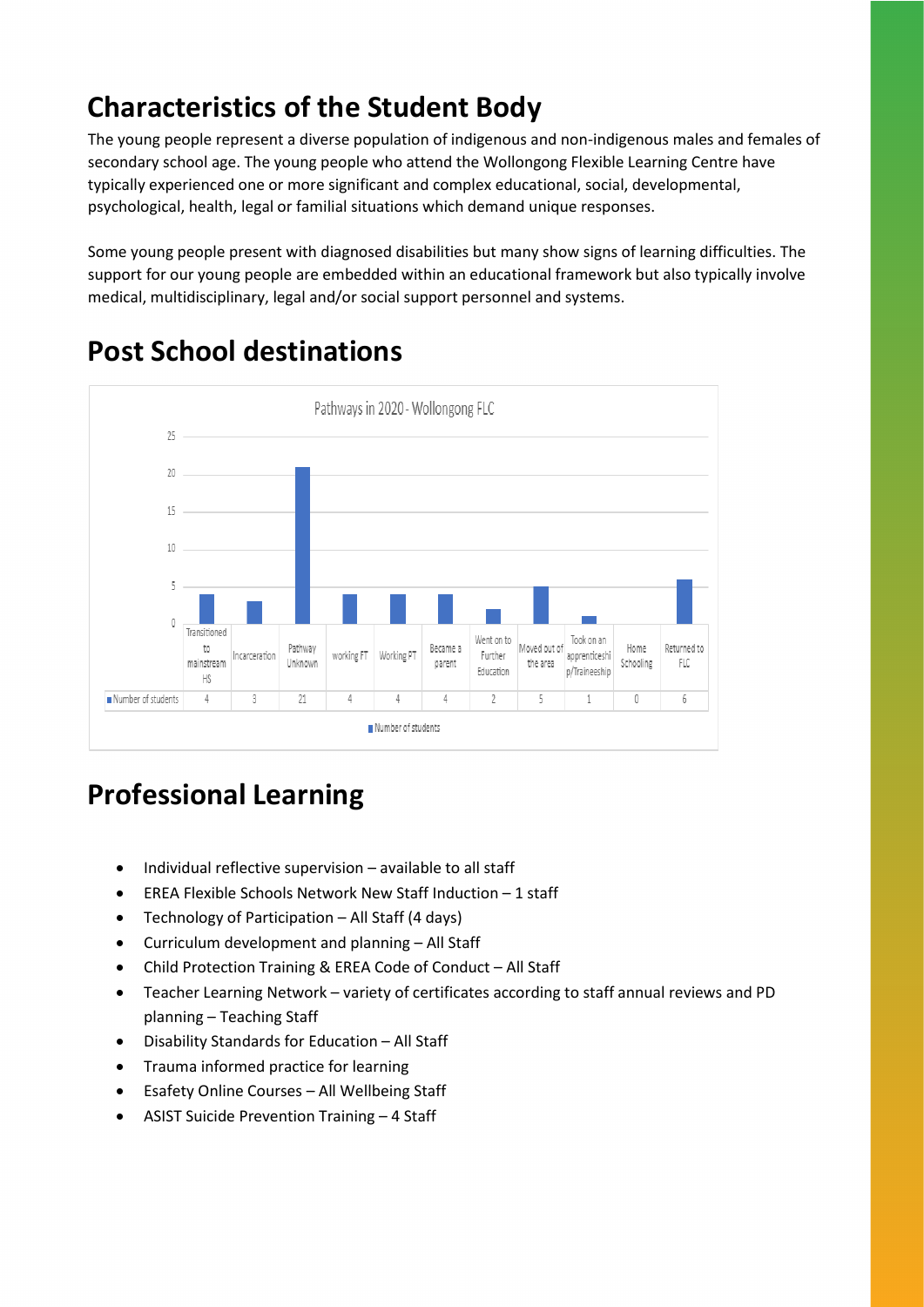## **Details of the Teaching Staff**

Teacher qualifications fall into 1 of 3 categories for all teachers responsible for delivering the curriculum:

| Teaching qualifications from a higher education institution within Australia or as     | 100% |
|----------------------------------------------------------------------------------------|------|
| recognised by AEI - NOOSR*                                                             |      |
| Have qualifications as a graduate from a higher education institution within Australia | 0%   |
| within AEI-NOOSR* guidelines but lack formal teacher qualifications                    |      |
| Do not have qualifications as above but have relevant successful teaching experience   | 0%   |
| or appropriate knowledge relevant to the teaching context                              |      |

\*Australian Education Institution – National Office of Overseas Skills Recognition Staff Retention

## **Workforce Composition**

| <b>Teachers</b>                        | 8  |
|----------------------------------------|----|
| <b>Youth Workers</b>                   | 5  |
| <b>Support Staff</b>                   |    |
| <b>Staff identifying as Indigenous</b> |    |
| <b>Total number of staff</b>           | 15 |

## **School Policies**

The following gives a summary of some of the school policies in use. There have been no changes to these policies in 2019. Copies of all Policies are available from the school office and are made available to every parent and young person at an enrolment interview and policies such as Student Welfare, Anti-Bullying, Discipline Procedures and Complaints and Grievances are available via the school website:

http://www.ereafsn.edu.au/wollongong-flc

#### **Enrolment Policy**

Wollongong Flexible Learning Centre offers a non-fee paying, inclusive and non-discriminating learning community to young people, who for a variety of reasons, are disenfranchised from mainstream education. Young People are enrolled from both genders, from a variety of language, cultural, ethnic and religious backgrounds, with particular sensitivity to Indigenous culture, and from backgrounds of socio-economic disadvantage.

The young people enrolled have typically experienced one or more significant and complex educational, social, developmental, psychological, health, legal or familial situations which demand unique responses as young people who are at risk or have disengaged: young people in out of home care, Aboriginal young people, young offenders, young people affected by homelessness, newly arrived and refugee young people, young parents and carers, young people with disabilities and young people with mental health concerns.

#### **Managing Student Attendance and Non-Attenddance**

Wollongong FLC has a commitment to supporting regular school attendance by all enrolled young people to support them to participate fully at a Wollongong FLC through regular attendance, while ensuring that the school's duty of care to young people and other legislative obligations are met.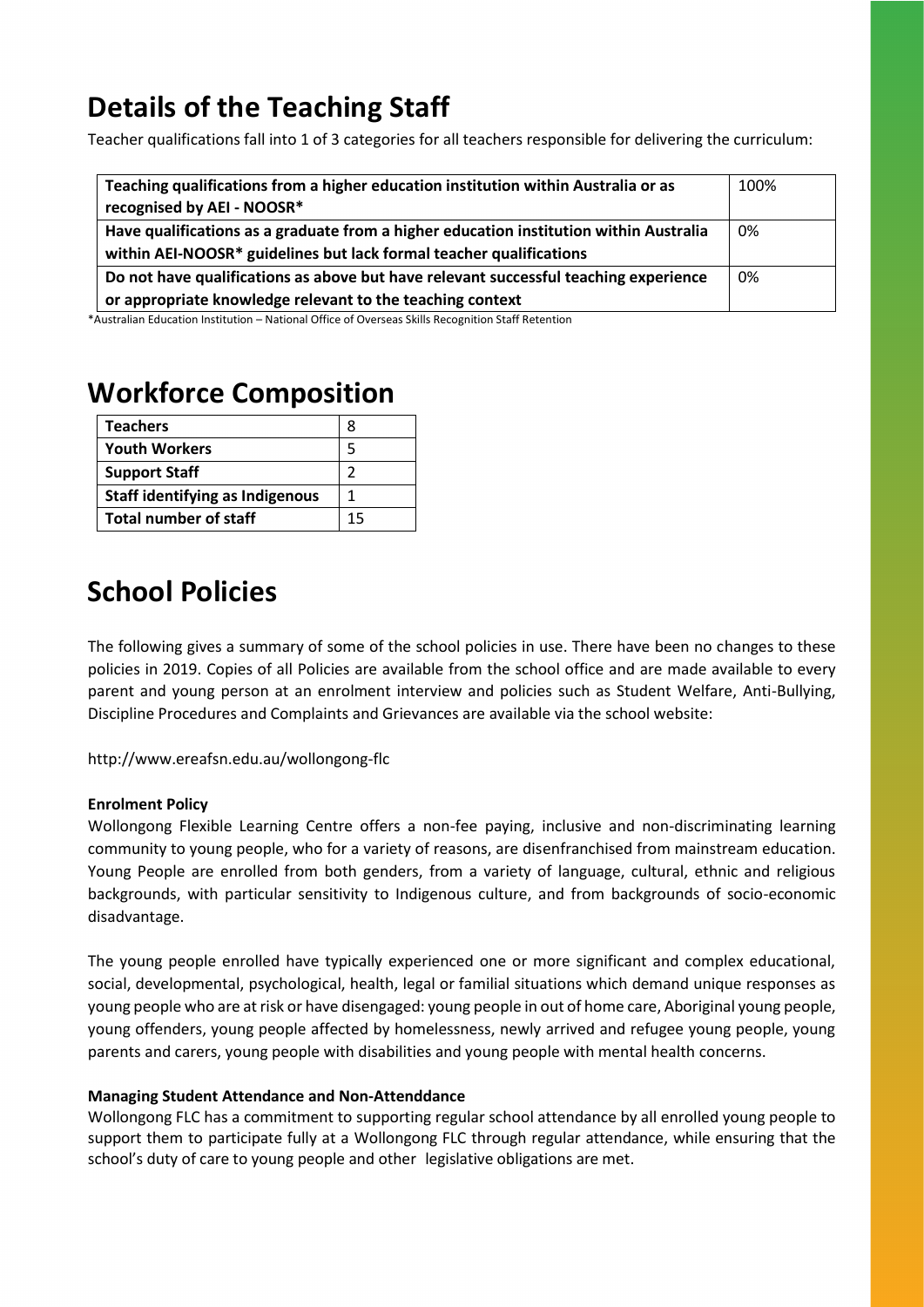Our school holds a number of responsibilities in relation to student attendance. These include:

- that the Principal must ensure that a register is kept recording the daily attendance or absence of each school-aged young person in line with the Ministerial Directive.
- that a young person is excused from attendance if he or she is prevented from attending because of a reasonable cause approved by the Principal, and the parent has given notification.
- that the Principal may require a student to not attend a school on any day on which the student has an infection or is suffering from an infectious disease.

Regular participation in meaningful education is critical for young people's academic, vocational, social and emotional development. Given the specialist nature of the Flexible Learning Centres we recognise that many young people face significant challenges to regular school attendance. Factors such as mental illness, substance addiction, ongoing family conflict and previous negative experiences at school can make it very difficult for young people to attend school every day. FLC's undertake a range of processes and supportive mechanisms to ensure that young people work towards consistent attendance and that all absences are justified.

If the young person is expected to attend school on a given day and does not arrive by the commencement of the school day, or does not access transport support as arranged, the young person's classroom staff members will contact the young person and their carer as soon as is practical in order to seek an explanation for the absence.

If the staffing partnership is not able to reach a young person or their carers in relation to an absence, they will speak with the Head of Campus to determine what further action should be taken. Reasonable efforts will be made to ensure that the young person is safe. This may include contacting alternate carers or services (where consent has been previously given to do so). Follow up may also include contacting the Department of Health and Human Services or the Police where the Head of Campus deems that the young person may be at risk of harm.

All communication with young people and carers regarding school absencesis documented electronically and filed securely, as specified in relevant legislation.

This policy complies with all applicable State and Commonwealth laws. Enrolment interviews are conducted to assess a young person's needs in the light of the above criteria and to assess the Flexible Learning Centre's ability and resources to meet those needs.

For informal care arrangements, where a student is not living with a parent/guardian but is living in an informal care arrangement, the school may accept an enrolment form signed by the informal carer if the carer provides a signed Informal Relative Carer's Statutory Declaration to the school. The informal carer may be a relative, significant friend or a person within the child's extended social network.

#### **Register of enrolments**

A data base register of enrolments is maintained that contains the following information for each young person:

- their name, date of birth, age and address
- the name and contact details of any parent or guardian of the young person
- emergency telephone numbers, including that of a nominated doctor
- the date the young person ceased to be enrolled and any applicable data from previous school and year
- the date of enrolment
- details of medical or other conditions for which the child may need special evidence of residency.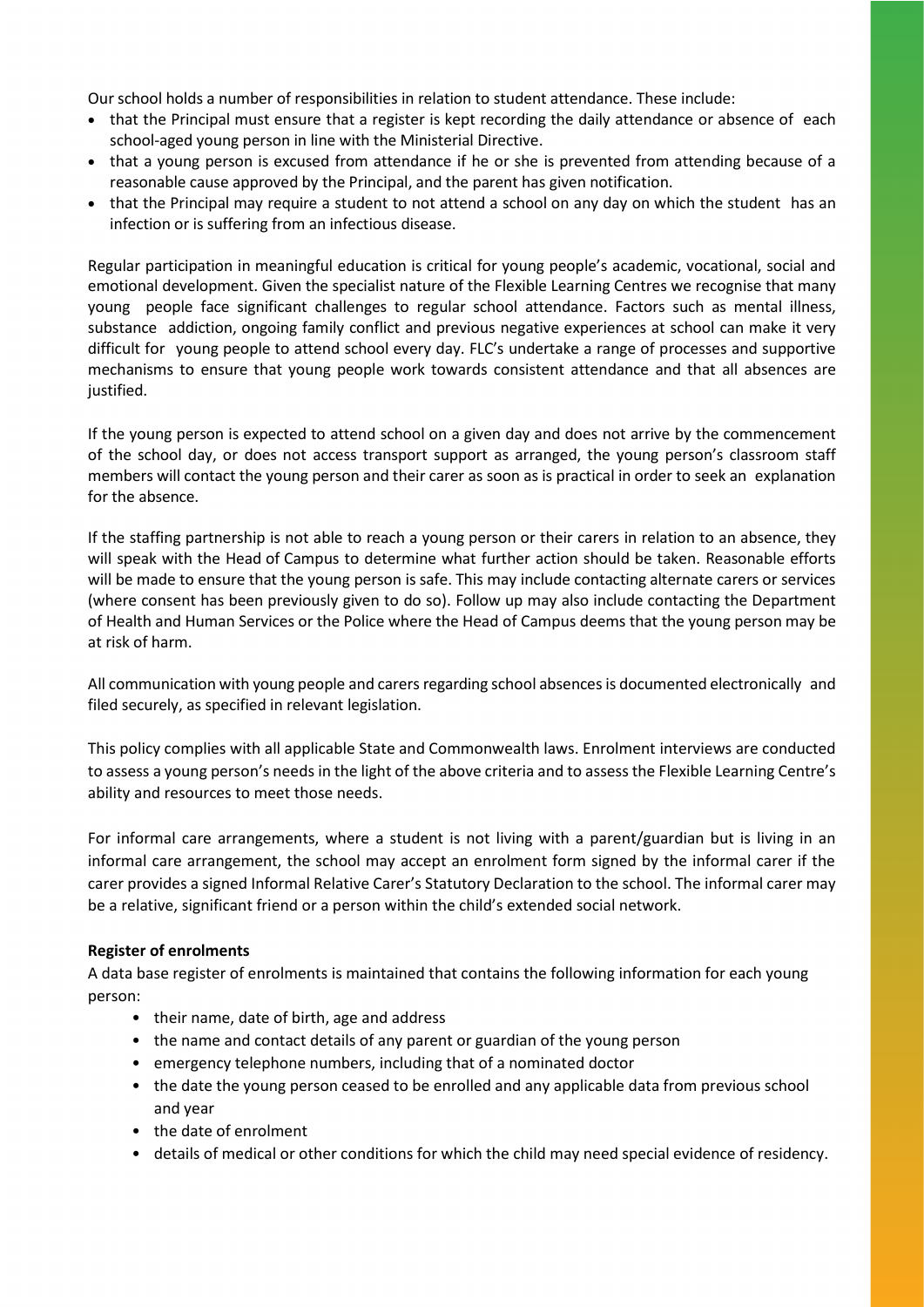#### **Student Welfare Policy**

The Wollongong FLC seeks to provide quality education for all young people, taking account of their age, background, ability and interests, to assist them to become self-directed, lifelong learners who can create a positive future for themselves and for the wider community.

Young people are better prepared for learning when they are healthy, safe and happy, therefore, young people welfare is the responsibility of all staff working in a whole school context. Student learning cannot be separated from welfare. Helping young people to learn effectively and to develop positive attitudes and behaviours are goals of the Wollongong FLC community. This requires that each young person is educated in an environment which provides for their individual development.

#### **Anti-bullying Policy**

#### **Responsibilities**

It shall be the responsibility of the **Principal** (or a delegated authority) to implement this policy and to monitor its performance.

It is the responsibility of the **Head of Campus** to ensure that:

• They are familiar with anti-bullying policies and procedures, and that they follow them accordingly.

It is the responsibility of **Eastern Flexible Network and Flexible Learning Centre staff members** to ensure that:

- They are familiar with anti-bullying policies and procedures, and that they follow them accordingly;
- They engage with other members of the Eastern Flexible Schools Network and flexi school communities in ways that are safe and respectful;
- They work with colleagues and young people to prevent and respond to bullying in line with this policy.

It is the responsibility of the **Principal** to ensure that:

- **All Heads of Campus** are aware of their responsibilities in regard to preventing and responding to bullying;
- **Heads of Campus** are given continuous support and guidance to implement uphold the anti-bullying policy.

#### **Anti-bullying procedures**

#### **Definitions**

The Australian Government's *Student Wellbeing Hub* defines **bullying** as follows:

*An ongoing misuse of power in relationships through repeated verbal, physical and/or social behaviour that causes physical and/or psychological harm. It can involve an individual or a group misusing their power over one or more persons. Bullying can happen in person or online, and it can be obvious (overt) or hidden (covert).*

Bullying behaviours may occur in person or online (cyberbullying) and can include, but are not limited to:

- name calling, teasing, ridiculing;
- physical violence;
- putting down others and their achievements;
- spreading rumours;
- throwing objects;
- demands for money or possessions;
- damaging, removing, hiding belongings;
- any threatening behaviour;
- making racist comments;
- glaring and menacing gestures;
- deliberately leaving someone out of activities;
- making/ using inappropriate comments/ language about another person that are of a sexual nature;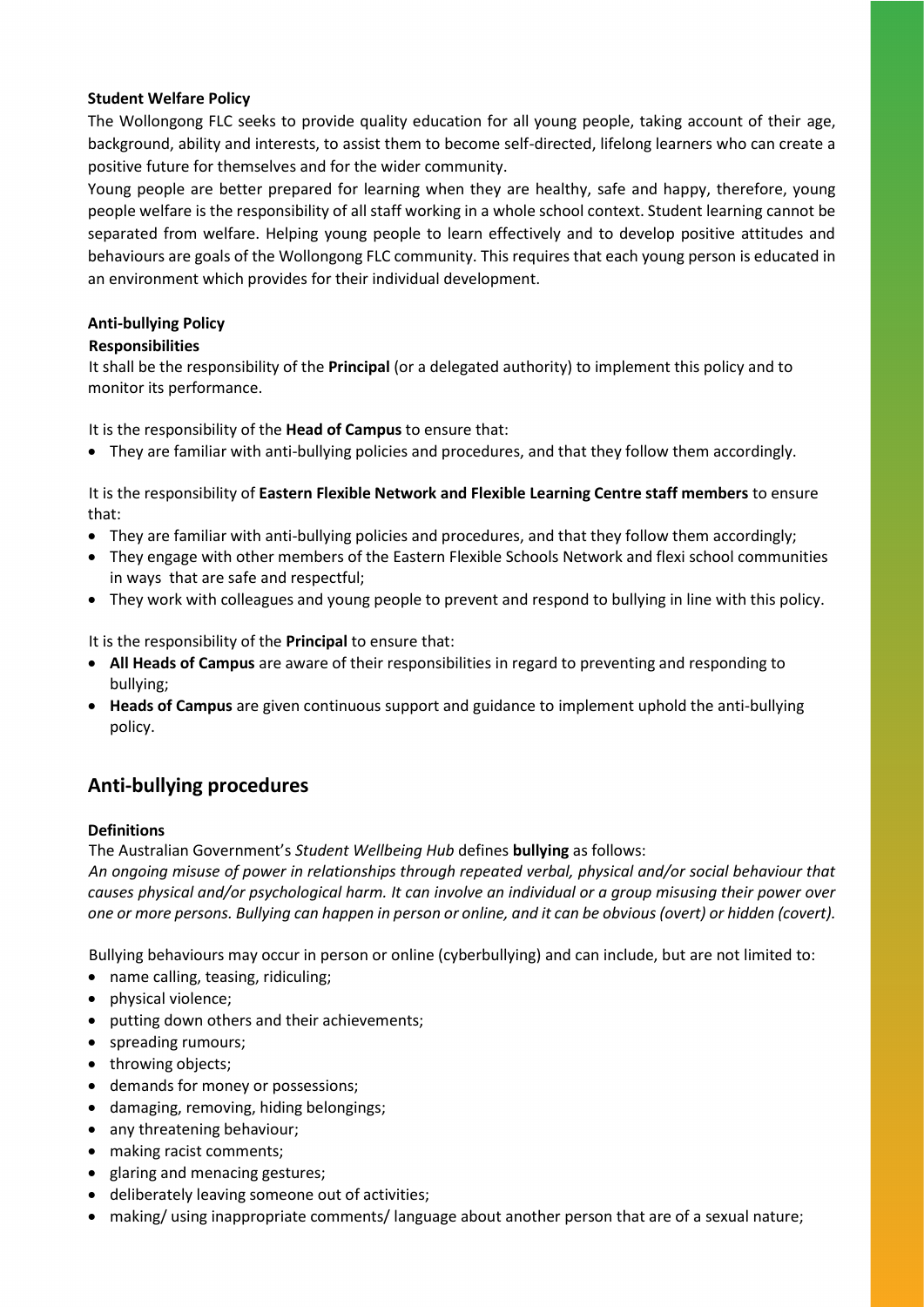- making negative or offensive comments about family members of others;
- inappropriate and unwanted use of digital technologies such as nuisance phone calls/emails/text messages/private online messages.

Single incidents and conflict or fights between equals, whether in person or online, are not defined as bullying. However, these incidents may still need to be addressed using restorative and collaborative practices. Behaviours that do not constitute bullying include:

- mutual arguments and disagreements (where there is no power imbalance);
- not liking someone or a single act of social rejection;
- one-off acts of meanness or spite;
- isolated incidents of aggression, intimidation or violence.

In addition, the Edmund Rice Education Australia *Code of Conduct* defines **workplace bullying** as**:**  *Repeated unreasonable behaviour directed towards a person, or a group of persons, that causes a risk to health and safety. Unreasonable behaviour means behaviour that a reasonable person, having regard to the circumstances, may consider unreasonable, for example because the behaviour is victimising, humiliating, undermining or threatening, and may include:*

- *putting workers through "initiation rituals";*
- *verbal abuse, threats, sarcasm or other forms of demeaning or intimidating language or communication;*
- *constant unwarranted negative criticism or "nit-picking";*
- *threatening to take unjustified action against a person unless they comply with unreasonable requests;*
- *deliberately isolating a worker by refusing to talk to or interact with them.*

Reasonable management action carried out in a reasonable manner is not workplace bullying.

A **Contact Officer** is a staff member who has been nominated by their colleagues and has undergone training in order to support and advise staff members on issues of concern or grievances. The Contact Officer documents any concerns that are brought to them and can act as a support person for staff members who feel they are being bullied. The Contact Officer is not an advocate and is not responsible for directly responding to the bullying. Each campus has at least one male and one female Contact Officer. Guidelines

Each Eastern Flexible Schools Network Flexible Learning Centre will implement a range of **preventative measures** in order to establish and maintain safe and respectful work and learning environments. These include:

- Offering a wide range of curriculum-related activities and materials that encourage healthy relationships.
- Employing non-teaching staff (such as Youth Workers, Social Workers or Psychologists) and establishing relationships with community services in order to meet the wellbeing needs of young people.
- Providing a range of supportive mechanisms for staff members, including professional supervision (internal and external as required), professional development and opportunities to build collegiate relationships.
- Providing information on developing healthy relationships, the impact of bullying and the warning signs for staff, young people and parents.
- Ensuring adequate supervision of students is in place during school days and activities.

Each Eastern Flexible Schools Network Flexible Learning Centre will also implement measures to **respond to allegations of bullying** among young people and staff members. These include:

• Providing staff and young people with information about their rights and options in response to bullying.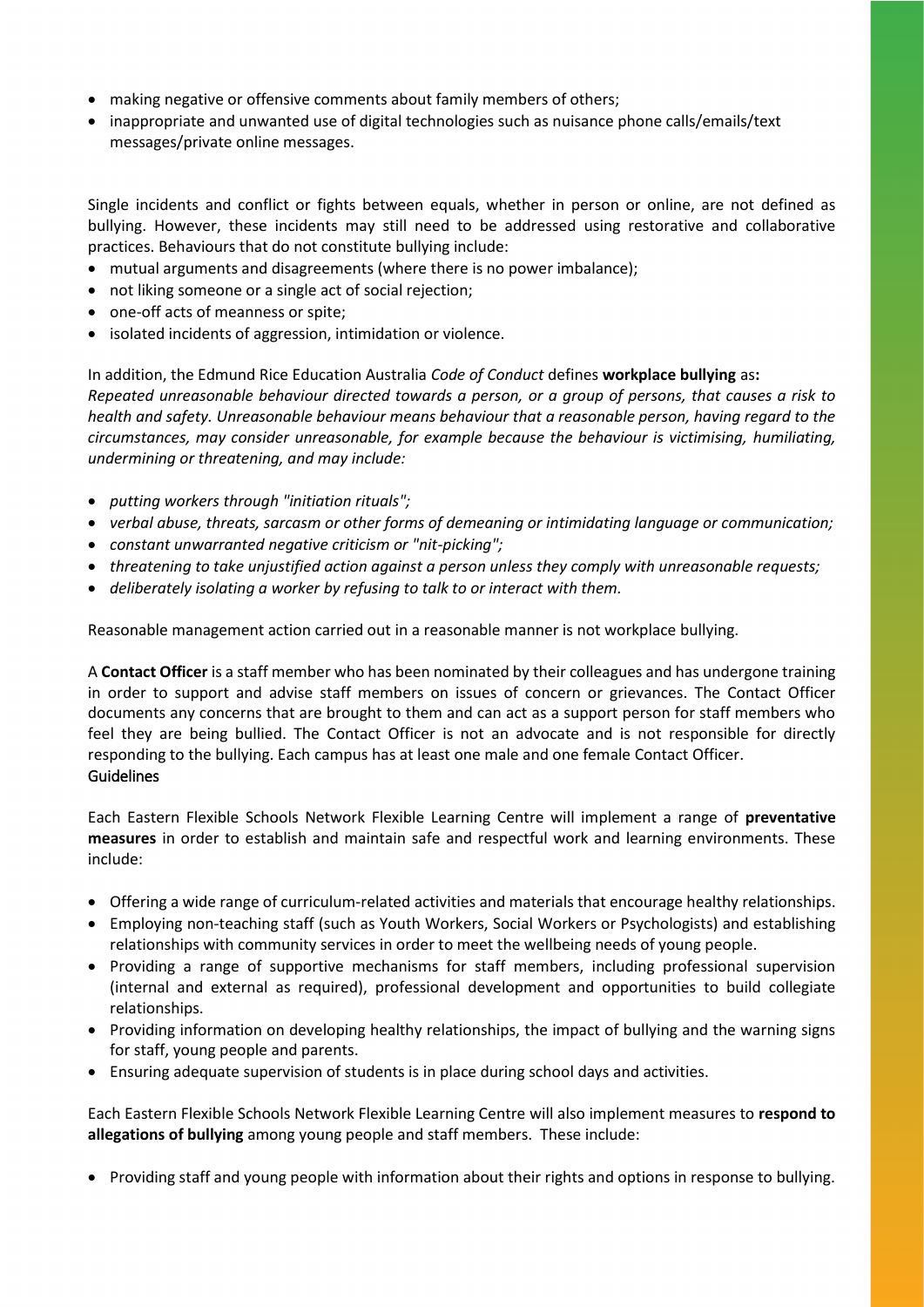- Provide staff with training, skills and strategies to address bullying among students through supportive and restorative practices, in line with the Eastern Flexible Schools Network Positive Behaviour Support Policy.
- Identify Contact Officers who, along with other members of the leadership team, are able to provide confidential advice and support to staff members who are concerned about workplace bullying.
- Develop and implement clear and just procedures for responding to bullying.
- Act upon all reported cases of bullying and respond appropriately to incidents of bullying in line with the policy.
- Treat very seriously any case of retaliation against a person for reporting bullying or any case of deliberate false accusation of bullying.
- Engage with a Police School Liaison Officer when required.

All Eastern Flexible Schools Network and Flexible Learning Centre staff members will:

- Model appropriate behaviours that enable development of positive relationships.
- Use classroom strategies that include all young people in the learning process.
- Address issues of bullying as soon as they become aware of an incident.

#### *What to do if you are being bullied:*

- Remember that bullying is not ok and you are not blame.
- If you feel safe and comfortable to do so, speak to the person who is bullying you and explain your concerns.
- You may also choose to:
	- *Speak to a trusted colleague, Contact Officer or someone in a Position of Leadership.*
	- *Contact the Access Employee Assistance Program.*
	- *Contact the Victoria Police or the Fair Work Commission.*

#### *What to do if you observe bullying behaviour:*

- *If staff members observe bullying behaviour between young people, they have a duty of care to respond in ways that maintain the safety of the learning community and in line with the Four Principles of Operation. This might involve speaking to the young people involved at the time of an incident, or separately following an incident, and facilitating a restorative process.* See What to do if a young person tells you they are being bullied*.*
- *If a staff member observes bullying behaviour between colleagues, they may choose to:* 
	- Express their concerns to the colleague who is being bullied, or the colleague who is perpetrating
	- *the bullying.*
	- *Seek advice from a Contact Officer or someone in a Position of Leadership.*
	- *Contact the Access Employee Assistance Program or your Supervisor if the incident was distressing.*

#### *What to do if a young person tells you they are being bullied:*

- *Take the matter seriously and be supportive.*
- *Find a space to speak confidentially and sensitively with the young person.*
- *Listen non-judgmentally while the young person tells you the whole story. When they have finished ask further questions if necessary to determine when, where and how the bullying occurs.*
- *Reassure the young person that the bullying is not ok and it is not their fault. Thank them for their honesty and willingness to talk to you about the bullying.*
- *Listen to what they want to do to address the bullying and help them work out their options. These can include:* 
	- *Supporting the young person to develop their own strategies to respond to the bullying, such as ignoring the behaviour, avoiding the perpetrator or speaking to the perpetrator.*
	- *Working with staff members to develop a Safety & Support Plan.*
	- *Participating in a Collaborative Problem Solving conversation or Restorative conversation with a staff member and the perpetrator.*
	- *Asking a trusted staff member to speak to the person who is bullying. The staff member might work*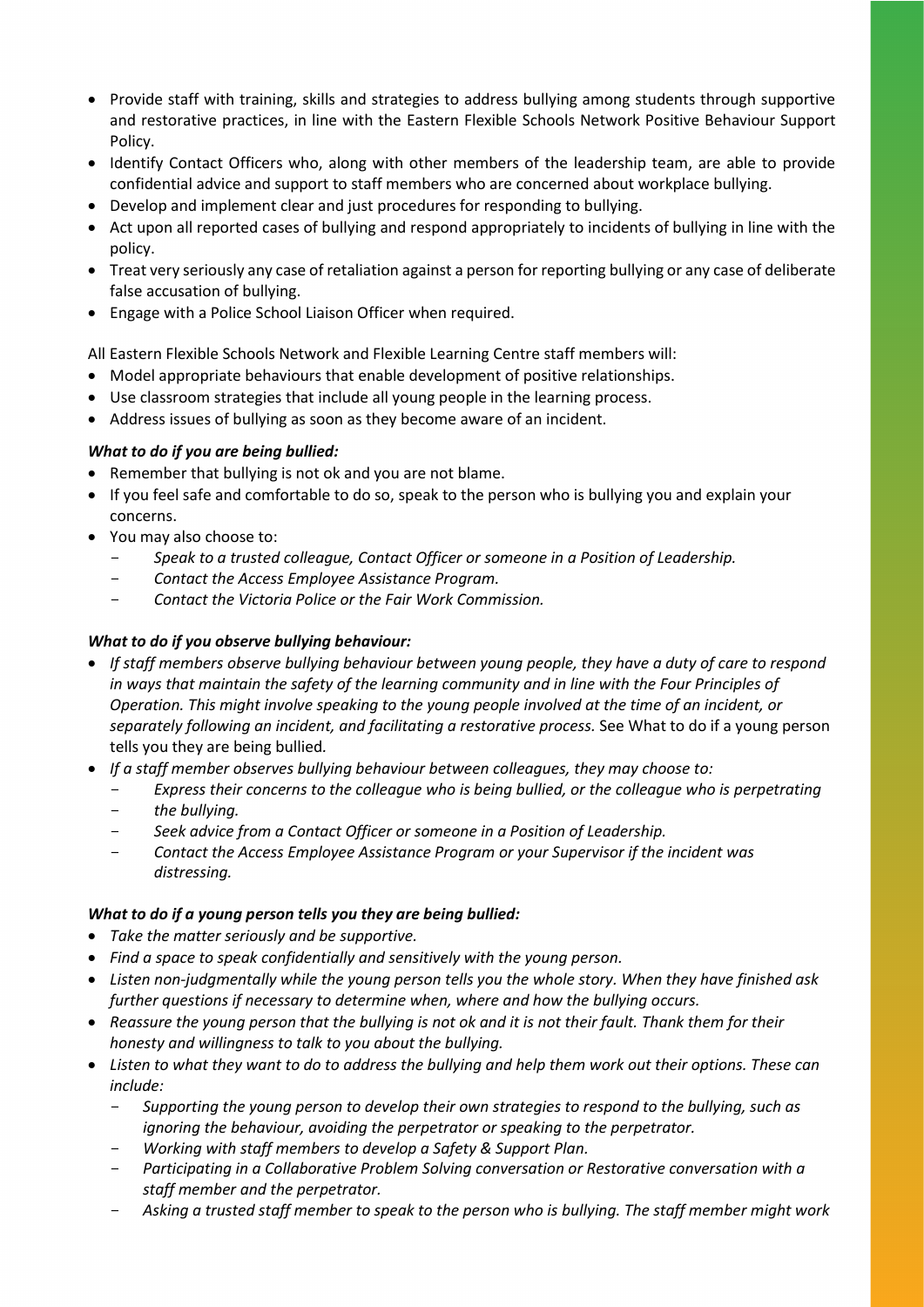*with the person who is bullying to develop a Safety & Support Plan or an Individual Engagement Plan to enable them to be safe and respectful at school.*

- *Reporting the bullying to someone in a Position of Leadership and asking them for advice or to follow it up.*
- *Document the conversation in the YP Notes section on Lotus Notes.*

If a young person has told you that they are being bullied, it is important to inform their guardian(s) and Respect for others is essential to enabling the establishment of and support for positive relationships. Any form of bullying is contrary to the rights of the individual, weakens morale and interferes with the effectiveness of the work and learning environment and may be detrimental to the health and wellbeing of an individual. This community will address bullying by implementing educational activities to inform the community about bullying and its related effects and implement protocols that sensitively and immediately manage incidents of reported bullying or harassment and provide support for the victim and perpetrator.

- discuss how the school, guardian(s) and young people involved can work together to address the bullying.
- If you have significant concerns about the safety and wellbeing of a young person, it may be necessary to report these to Department of Community Services, The Ombudsman and the Police. In this instance, you should inform your **Head of Campus** and discuss whether a notification is appropriate.

#### **What to do if a staff member tells you they are being bullied:**

- Take the matter seriously and be supportive.
- Find a space to speak confidentially and sensitively with the staff member.
- Listen non-judgmentally while the staff member tells you their concerns.
- Reassure the staff member that bullying is not ok and it is not their fault.
- Listen to what they want to do to address the bullying and help them work out their options. These can include:
	- Supporting the staff member to develop their own strategies to respond to the bullying, such as ignoring the behaviour, avoiding the perpetrator or speaking to the perpetrator.
	- Speaking with a trained Contact Officer.
	- Making a time to meet with their Supervisor, someone in a Position of Leadership or contacting Access EAP for further advice and support.
	- Documenting the incidents of concern.
	- Participating in mediation or a restorative conversation with the perpetrator.
	- Making a formal complaint to someone in a Position of Leadership and asking them for advice or to follow it up.
	- Reporting the bullying to Victoria Police, if appropriate.

#### **Related documents**

*Eastern Flexible Schools Network Pastoral Care (Staff & Student Wellbeing) Policy Eastern Flexible Schools Network Duty of Care Policy Eastern Flexible Schools Network Positive Behavior Support Policy Eastern Flexible Schools Network Safety & Support Plan Edmund Rice Education Australia Code of Conduct NSW Office of Children's Guardian Reportable Conduct [Australian Government National Safe Schools Framework](https://www.studentwellbeinghub.edu.au/educators/national-safe-schools-framework#/) [Australian Government Bullying No Way website](https://bullyingnoway.gov.au/)*

#### **Discipline Policy**

Wollongong Flexible Learning Centre aims to establish a community in which everybody feels valued and safe, and where individual differences are appreciated, understood and accepted. Every person has a right to enjoy their time at school. Respect for others is expected.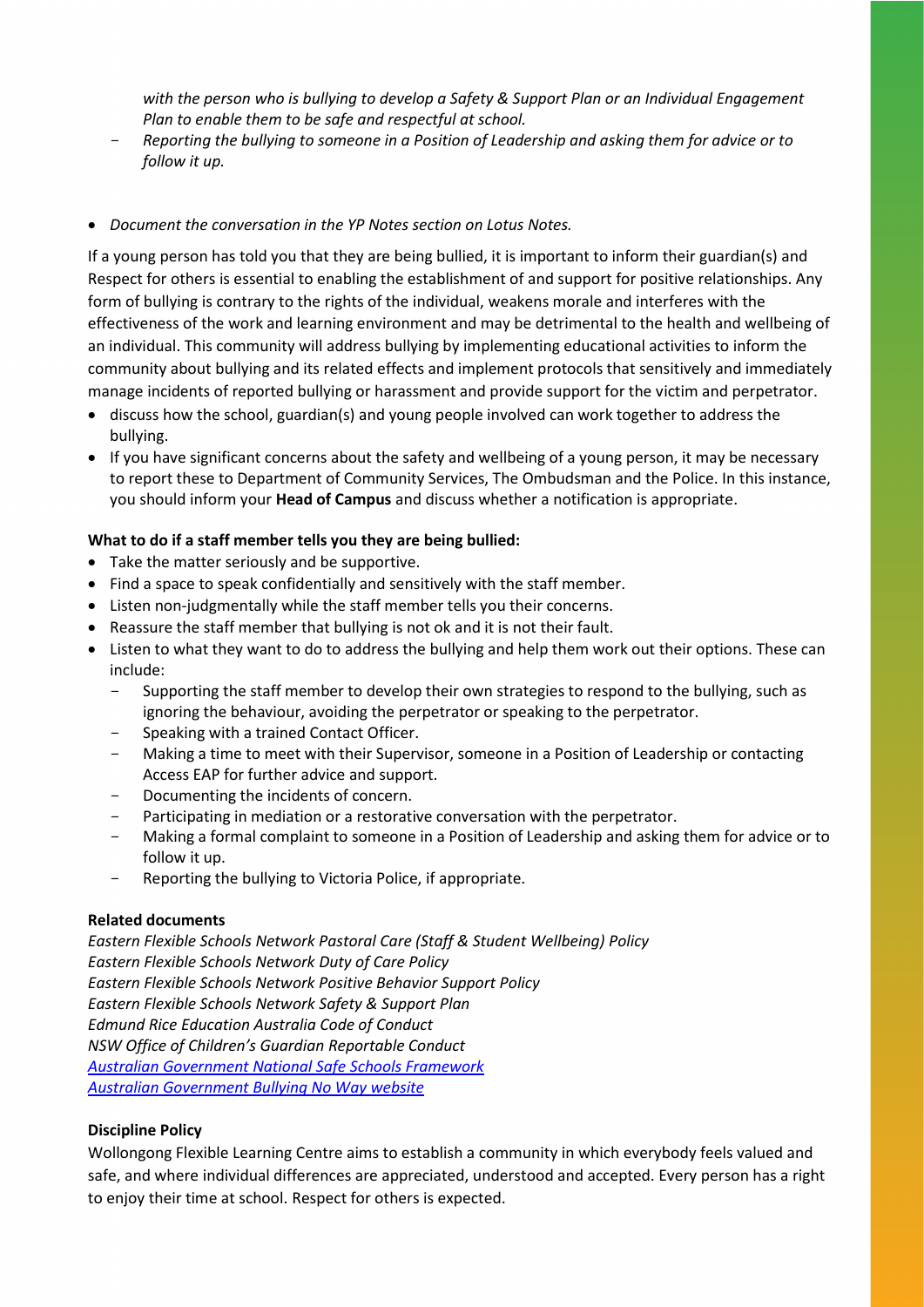When inappropriate behaviour occurs the following dimensions will be considered in the light of operation by principle

- student behaviour education and pastoral care
- pastoral care for the whole school community
- student connectedness and engagement
- a Restorative Practice approach
- operation by principle as the framework for negotiation (Collaborative Problem Solving)

#### **Complaints and Grievances Policy**

Wollongong FLC respects the right of all members of the community to have access to a process, which will give full and fair consideration to any grievance that may arise. All grievances and actions taken will be recorded in a School Complaints Register. The process endeavours to hear in a timely and equitable manner any grievance raised to ensure that the principles of natural justice are followed.

A grievance is any written complaint made against a member of the School community or School in respect to any action, policy, process or situation relevant to the running of the School by:

- a member of the School community
- any member of the public
- any legal identity

**The full texts of the above policies are available on line (www.ereafsn.edu.au/wollongong-flc/ ) or at the school office.**

## **Milestones of 2020**

#### **Learning**

2020 has seen the introduction of new programs, and the continuation of successful learning options from last year.

- 6 Young people completed Certificate II in Skills for Work & Vocational Pathways
- 4 Young people completed Certificate I in Sports & Recreation
- 2 Young people completed Certificate II in Retail
- 4 Young People successfully undertook White Card and
- 1 Young People did Responsible Service of Alcohol qualifications.
- 8 Young people got their Learners License (Ls)
- 9 Young people completed the First Aid Course.
- The Flexible Learning Centre recognised and celebrated the valuable contribution of a staff member for his 20 years of dedicated service to the organisation.
- We offered integrated programs of mandatory NESA courses for both Stage 4 and Stage 5.
- Active learning continued to be a strong focus of life at Wollongong Flexi. We continued our connection with Project Warrior and started a Basketball and Futsal Program which continue to challenge young people to be strong team members and inspiring leaders for each other.
- We consolidated our relationship with local community organisations which enabled our young people to develop social skills, confidence and employability skills through Work Experience.

#### **Community**

Links and great connections were created with a lot of agencies. The agencies have visited the FLC to do presentations, workshops or even joining for Friday morning BBQ Breakfast. Young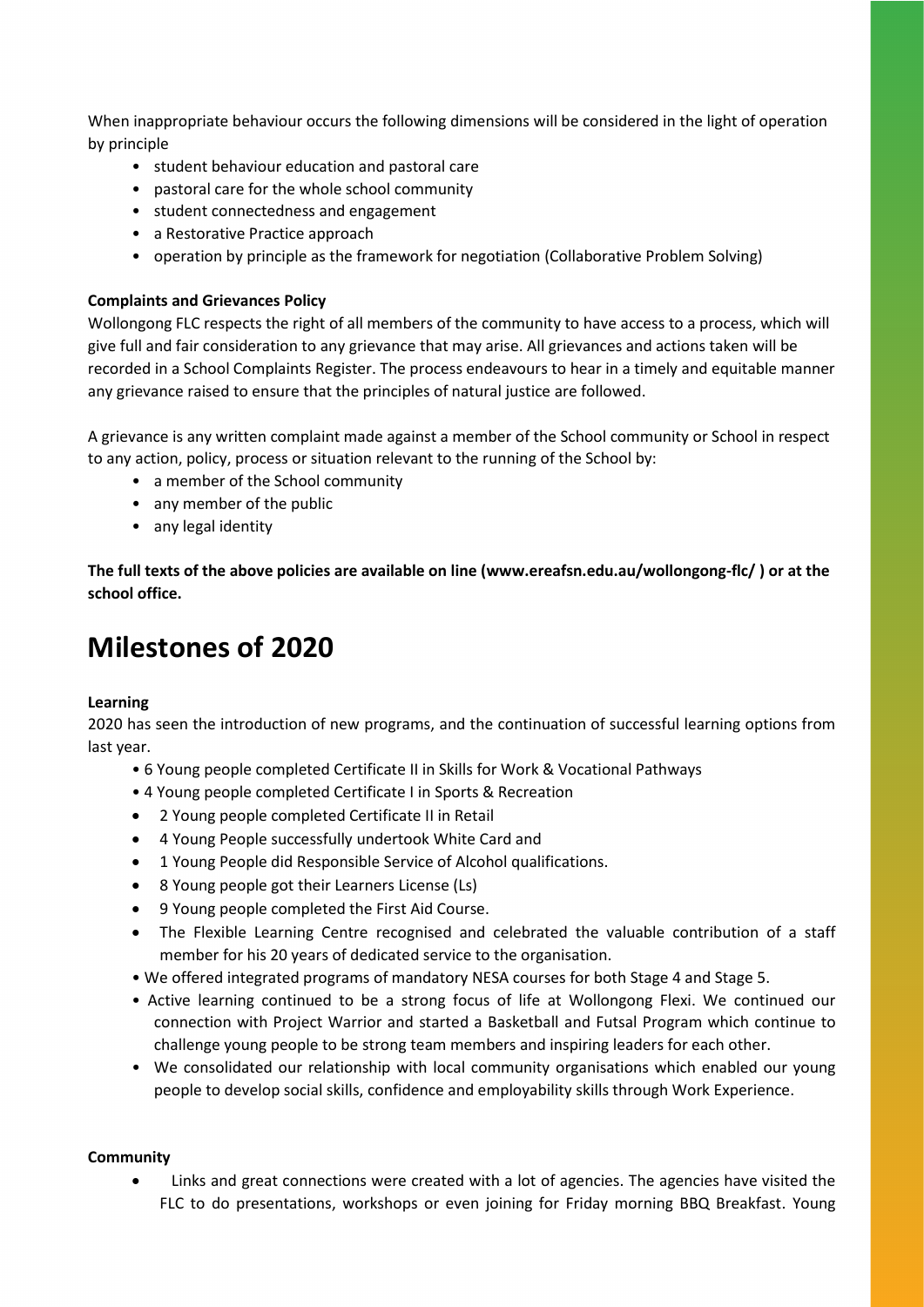people have been more receptive to the idea of being referred to these services for professional help.

• Work Experience links created with a lot of local employers. New links have been established by the Transition Support Worker to include a wide range of opportunities for our young people.

#### **Priority Areas for Improvement**

Our priority areas for improvement for 2021 have been identified as:

- Exploring options for the development of a new physical school environment.
- Deepening our understanding of Common Ground and worker skills in implementing Common Ground Conversations
- Further development of Literacy and Numeracy programs that address gaps in learning for our cohort of young people
- Development of the Accredited Transition to Work program and the Ready to Work program incorporating more skill sets, short courses and work experience for young people by employing a fulltime Pathways Project Officer for the Network.
- A focus on Quality Teaching & Learning with a focus on explicit goals for each session on the board and the introduction of Learning Walks in classes.
- Developing and rolling out a practice handbook for all staff in consultation with the Network Team.
- Look at completions in Certificate courses in Sports & Recreation, Music and Art.
- The further development of ba healthy culture of professionalism in all aspects of operation.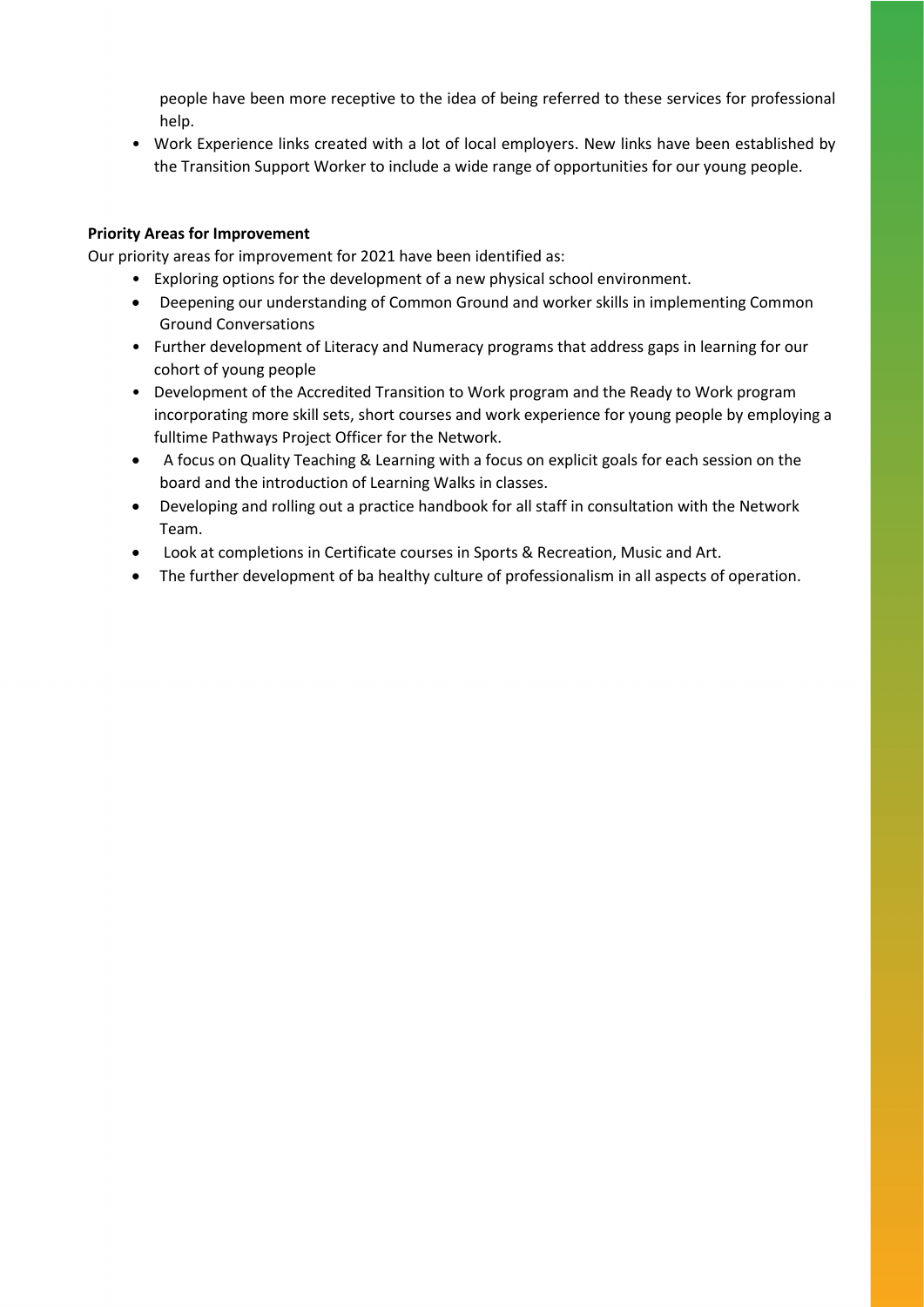## **Conclusion**

The Wollongong FLC continues to offer an education option for those who through marginalisation cannot access a standardised education. Wollongong FLC maintains an inclusive community and works to provide care, hope and socialisation skills as well as an academic learning program. We aim to build upon the successes of the past to realise our vision of the future.

**Atesh Maharaj** Head of Campus Wollongong Flexible Learning Centre

**Ivan Mahoney** Principal Eastern Flexible Schools Network Edmund Rice Education Australia